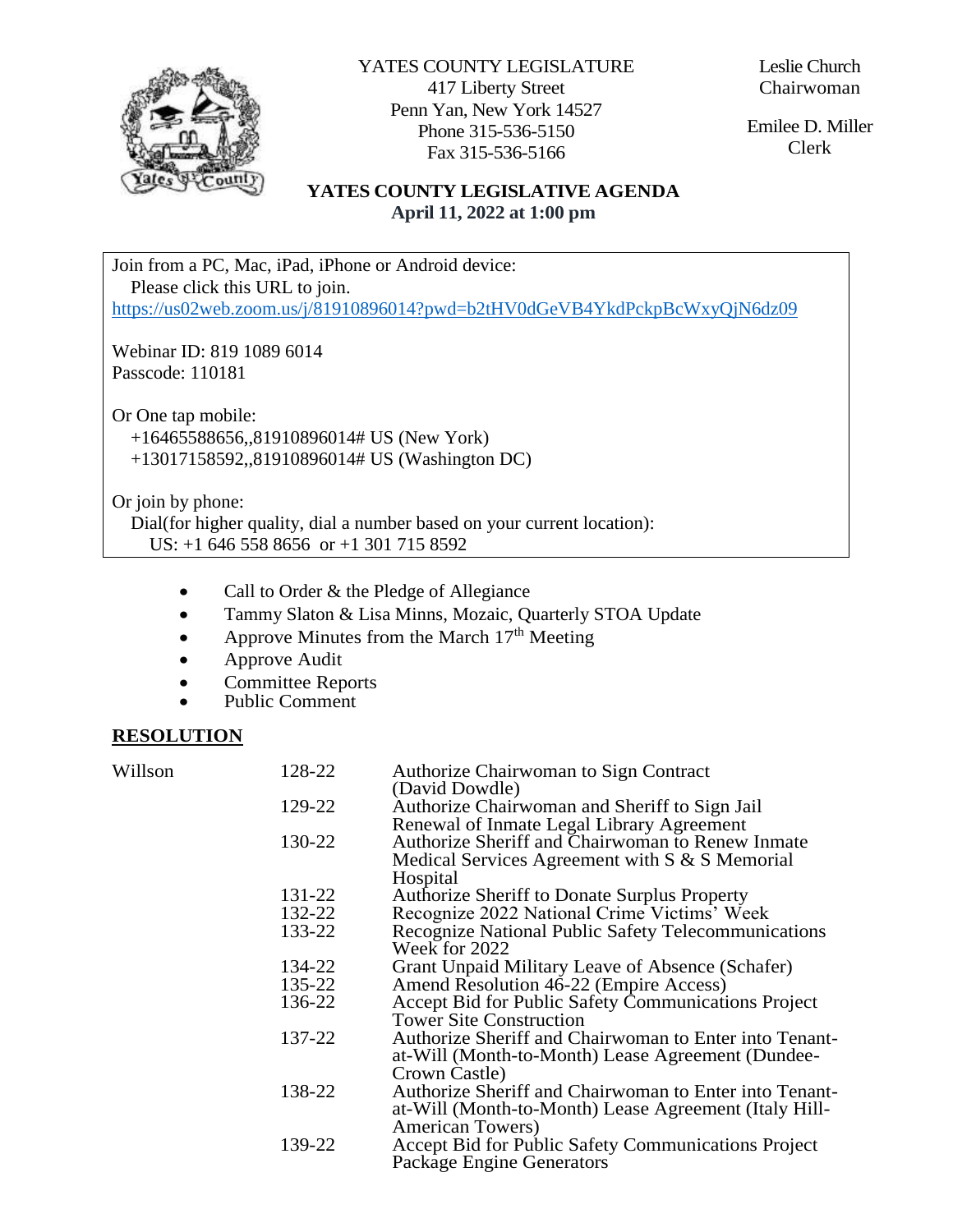| <b>Bronson</b> | 140-22 | Amend Resolution 106-22 Authorize Sheriff and Director<br>of Public Health to Create and Fill a Shared Part-Time<br><b>Physician Position</b> |
|----------------|--------|-----------------------------------------------------------------------------------------------------------------------------------------------|
|                | 141-22 | Authorize Sheriff to Fill Correction Officer Position                                                                                         |
|                | 142-22 | Opposing any Decrease to the Farm Labor Overtime<br>Threshold –Approval of                                                                    |
|                | 143-22 | Authorize Chairwoman to Sign Memorandum of<br>Understanding (CSEA)                                                                            |
|                | 144-22 | <b>Request County Attorney to Create Local Law Adjusting</b>                                                                                  |
|                |        | Boundaries of Yates County Legislative Districts                                                                                              |
|                | 145-22 | Approving Memorandum of Understanding with CSEA                                                                                               |
|                |        | Concerning Altering the Work Hours for an Office of                                                                                           |
|                |        | <b>Emergency Management Employee</b>                                                                                                          |
| Chilson        | 146-22 | Authorize Contracts with Catholic Charities of Steuben                                                                                        |
|                | 147-22 | and Livingston Counties<br>Authorize Contract with Pro-Action of Steuben and                                                                  |
|                |        | Yates Counties, Inc. for Staffing of the Yates County                                                                                         |
|                | 148-22 | <b>Summer Youth Employment Program</b><br>Appoint Early Intervention Official (S. Christensen)                                                |
|                | 149-22 | Appoint Early Intervention Official Designee (C. Bailey)                                                                                      |
|                | 150-22 | Appoint Member to the Yates County Mental Health and<br>Substance use Subcommittees (Holly R. Smith)                                          |
| Banach         | 151-22 | Authorize Legislature Chairwoman to Sign 2022                                                                                                 |
|                |        | <b>Roadside Mowing Contracts</b>                                                                                                              |
|                | 152-22 | Award Bid for Cold Milling of Asphalt Pavement                                                                                                |
|                | 153-22 | Award Bid for Liquid Bituminous Material                                                                                                      |
|                | 154-22 | Award Bid for Hot Mix Asphalt Concrete                                                                                                        |
|                | 155-22 | <b>Award Bid for Paver Placed Surface Treatment</b>                                                                                           |
|                | 156-22 | Commence SEQRA Review and Evaluate Need for                                                                                                   |
|                |        | Local Approval for the Highway, Office of Emergency                                                                                           |
|                |        | Services & Public Health Facility Project                                                                                                     |
|                | 157-22 | Authorizing the Implementation and Funding of the                                                                                             |
|                |        | Costs of 100% of the Costs of a Transportation Project,                                                                                       |
|                |        | Which may be Eligible for Federal-Aid and/or State-                                                                                           |
|                |        | Aid, or Reimbursement from Bridge NY Funds                                                                                                    |
|                | 158-22 | Authorize Legislature Chairwoman to Sign an                                                                                                   |
|                |        | Agreement for the Engineering and Design of the Bridge                                                                                        |
|                |        | NY Project Known as Haley Road Over Big Stream                                                                                                |
|                |        | (PIN 6755.55)                                                                                                                                 |
|                | 159-22 | Designate Deputy Highway Superintendent as the                                                                                                |
|                |        | Responsible Local Official (RLO) for the Bridge NY                                                                                            |
|                |        | Project Known as Haley Road Over Big Stream (PIN                                                                                              |
|                |        | 6755.55                                                                                                                                       |
|                | 160-22 | Amendment to Resolution No. 14-22 (Authorize                                                                                                  |
|                |        | Exceptions to the Procurement Policy)                                                                                                         |
|                | 161-22 | Authorize Chairwoman to Sign Contract with                                                                                                    |
|                |        | <b>Chemsearch FE</b>                                                                                                                          |
| Holgate        | 162-22 | Authorize Chairman to Sign Contract with Labella                                                                                              |
|                |        | Associates for One Touch Make Ready Services for                                                                                              |
|                |        | Phase 1B of the Yates County ReConnect Project                                                                                                |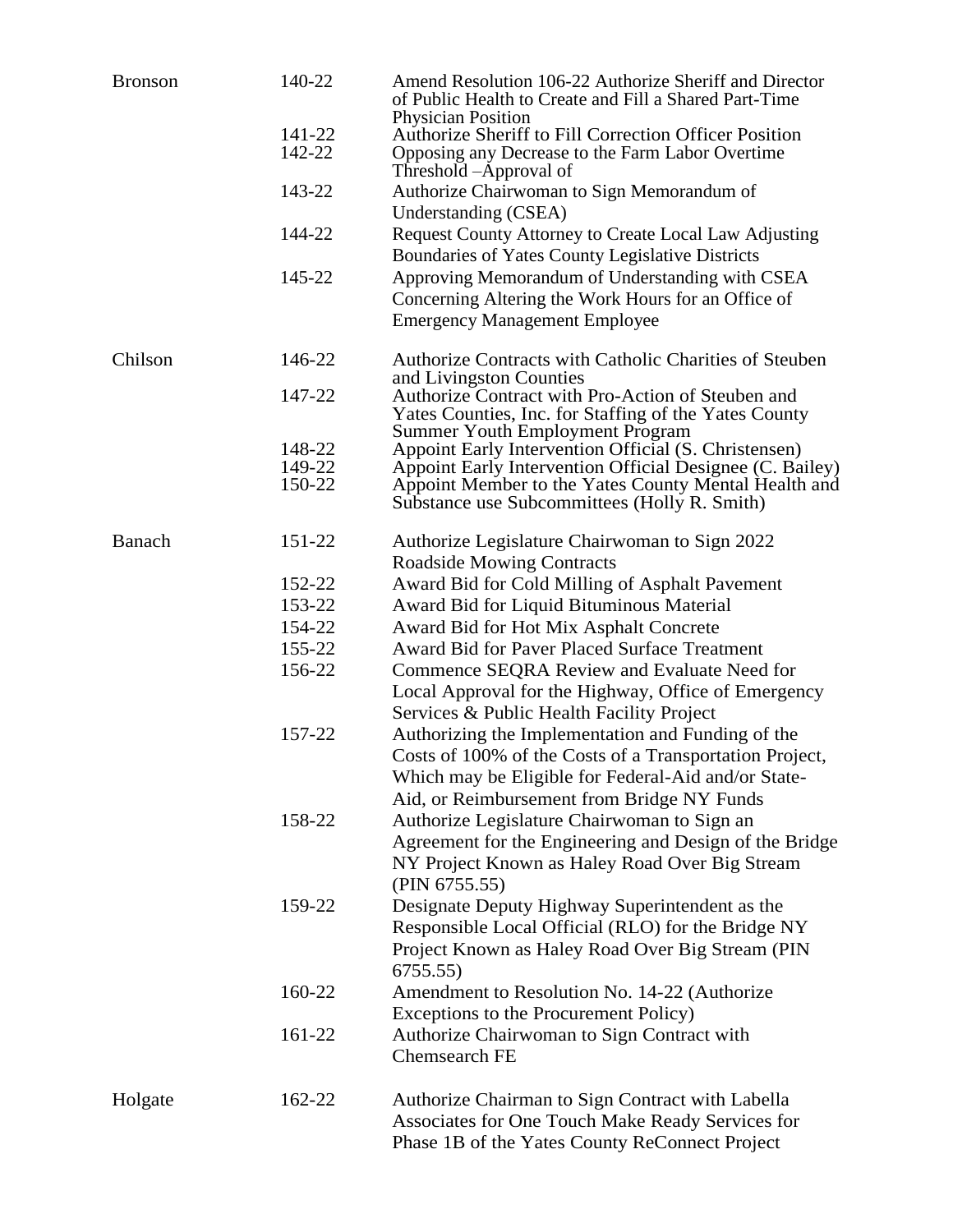| 163-22 | Authorize Chairwoman to Sign Inter-Municipal            |
|--------|---------------------------------------------------------|
|        | Agreement with Schuyler County for Household            |
|        | <b>Hazardous Waste Day Services</b>                     |
| 164-22 | Authorize Letter of Support for Finger Lakes Land Trust |
|        | to Submit an Application to NYS Dept. of Ag and         |
|        | Markets for the Purchase of a Conservation Easement on  |
|        | <b>Henderson Farm</b>                                   |
| 165-22 | Authorize Yates County to Submit an Application to the  |
|        | Office of Community Renewal for a Community             |
|        | Development Block Grant on Behalf of Yates County       |
| 166-22 | 2022 Budget Transfers                                   |
| 167-22 | Appropriate Additional State Aid (Social Services)      |
| 168-22 | Appropriate Additional State Aid (Social Services)      |
| 169-22 | Accept Bid for the Penn Yan Airport Emergency           |
|        | Weather Grant Generator Purchase and Installation       |
| 170-22 | Accept Bid for the Penn Yan Airport Deicing Vehicle     |
|        | Purchase                                                |

Executive Session if needed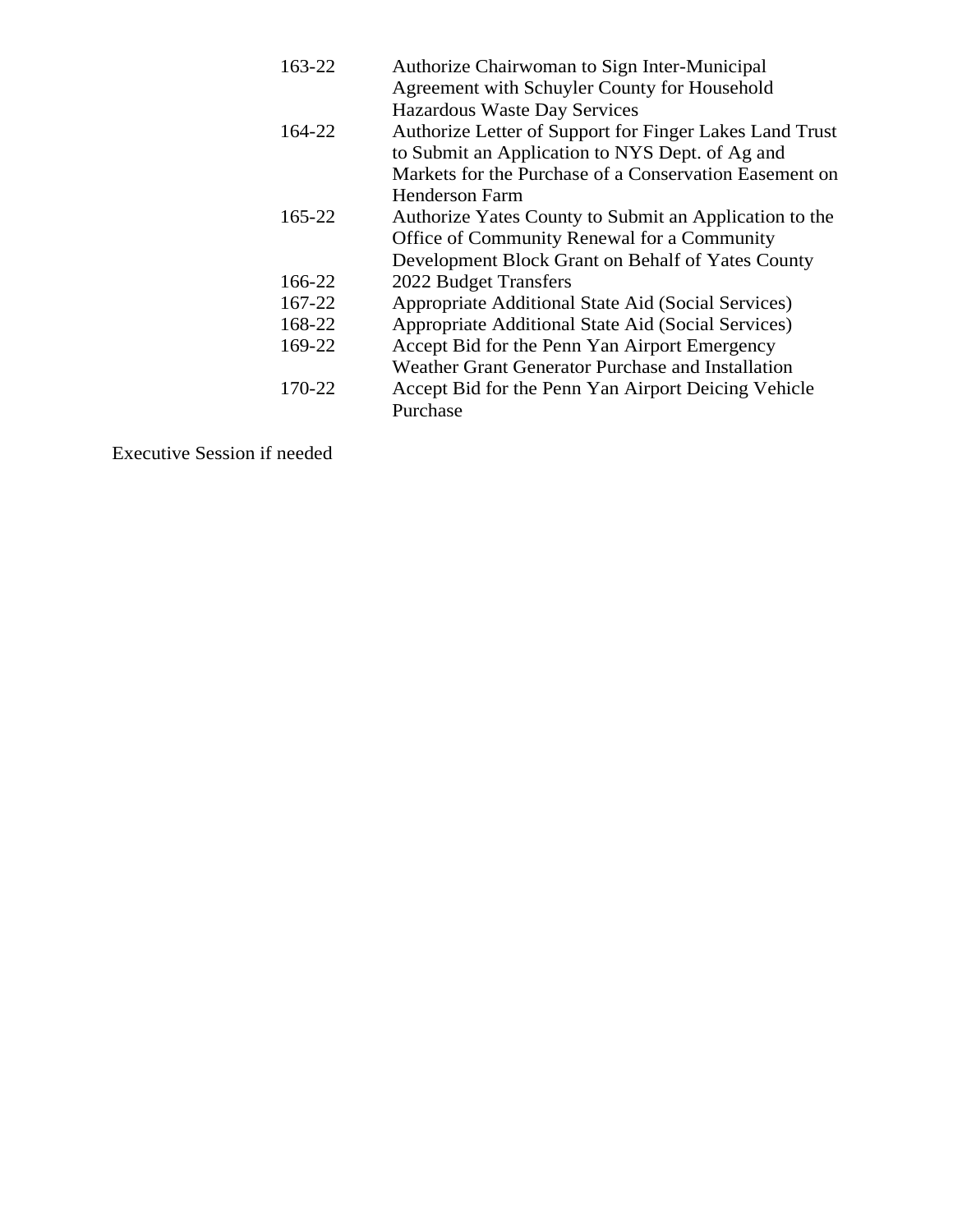## **AUTHORIZE CHAIRWOMAN TO SIGN CONTRACT (David Dowdle)**

BE IT RESOLVED, that the Chairwoman is hereby authorized to sign the agreement contract with David Dowdle to serve as Instructor Trainee and or Practical Evaluator for Emergency Medical Services Training, Sponsored by Yates County Emergency Services for calendar year 2022; and be it further

RESOLVED, that the liability insurance requirement is waived; and be it further

RESOLVED, that a copy of this resolution be given to the Director, Office of Emergency Management, Director of Finance, Budget Officer, and the County Treasurer.

| <b>Resolution No. 129-22</b>                         | Date: 4/11/22       |
|------------------------------------------------------|---------------------|
| <b>Motioned By: Willson</b>                          | <b>Seconded By:</b> |
| <b>AUTHORIZE CHAIRWOMAN AND SHERIFF TO SIGN JAIL</b> |                     |
| RENEWAL OF INMATE LEGAL LIBRARY AGREEMENT            |                     |

BE IT RESOLVED, that upon the approval of the County Attorney, the Chairwoman and Sheriff are authorized to sign a renewal agreement with Lexis Nexis on legal material services for \$225 a month cost including tablets, etc. for the period 6/1/2022 thru 5/31/2025; and be it further

RESOLVED, that a copy of this resolution be provided the Sheriff, Director of Finance, Budget Officer, and Treasurer.

| <b>Resolution No. 130-22</b>                                    | Date: 4/11/22       |  |
|-----------------------------------------------------------------|---------------------|--|
| <b>Motioned By: Willson</b>                                     | <b>Seconded By:</b> |  |
| <b>AUTHORIZE SHERIFF AND CHAIRWOMAN TO RENEW INMATE MEDICAL</b> |                     |  |
| <b>SERVICES</b>                                                 |                     |  |
| <b>AGREEMENT WITH S&amp;S MEMORIAL HOSPITAL</b>                 |                     |  |

WHEREAS, Resolution #62-15 as approved by the County Attorney and Legislature authorized the Sheriff to enter into a letter of agreement with Soldiers and Sailors Memorial Hospital administered by FLH, Geneva, NY for inmate medical services to be charged at the Medicaid rate for efficiency of budget; and

WHEREAS, letters of renewal have been an agreement since 2015 to date;

NOW, THEREFORE, BE IT RESOLVED, that the Sheriff and Chairwoman is authorized to renew the letter of agreement for related hospital billing effective March 1, 2022 through February 28, 2023; and be it further

RESOLVED, that a copy of this resolution be provided the Sheriff.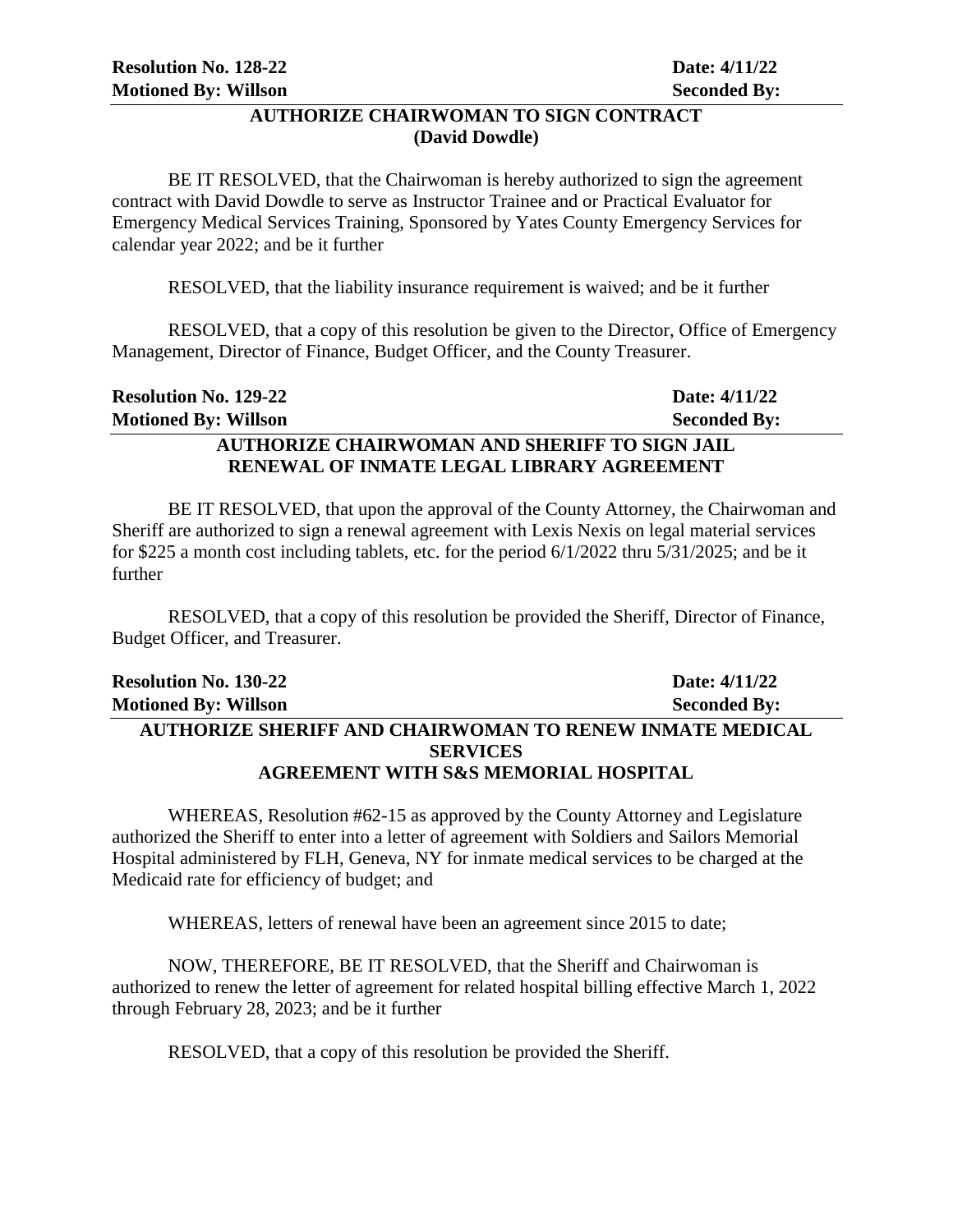#### **AUTHORIZE SHERIFF TO DONATE SURPLUS PROPERTY**

WHEREAS, the war in the Country of Ukraine has national attention and that government is in need of safety and defensive equipment, and the NYS Sheriffs' Association (NYSSA) is organizing with others for county Sheriff's Offices to donate surplus no longer used equipment to that Country's as aid in defense; and

WHEREAS, the Sheriff has older surplus bullet proof vests, gas masks and filters, batons and rifle bi-pods no longer intended for use to be declared surplus;

NOW, THEREFORE, BE IT RESOLVED, that the described inventoried property identified by the Sheriff is declared surplus property, and the Sheriff may dispose of same with the NYSSA Aid to Ukraine program; and be it further

RESOLVED, that the Sheriff receive a copy of this resolution.

| <b>Resolution No. 132-22</b>                              | Date: 4/11/22       |
|-----------------------------------------------------------|---------------------|
| Motioned By: Willson                                      | <b>Seconded By:</b> |
| <b>RECOGNIZE 2022 NATIONAL CRIME VICTIMS' RIGHTS WEEK</b> |                     |

WHEREAS, the National Crime Victim's Rights Week is designated as April 24-30 acknowledging the victims' rights movement that has resulted in the passage of laws at the local, state, and federal levels that established essential rights for victims, and the theme this year is *Rights, access, equity, for all victims.* The theme underscores the importance of helping crime survivors find their justice by enforcing victims' rights, expanding access to services, and ensuring equity and inclusion for all; and

WHEREAS, the District Attorney, the Victim's Advocates, the Sheriff, the Victims Impact Panel Coordinator, and the Probation Director in their commitments to raise victim awareness now request a proclamation for recognition of this annual victims' rights week; and

WHEREAS, it was 1984 when President Reagan signed crime victims' rights act that has provided victims with ways to participate meaningfully throughout the criminal justice process, with a more equitable and supportive response to victims as the system can be a confusing experience; and

WHEREAS, honoring the rights of victims—including the rights to be heard and to be treated with fairness, dignity, and respect – and working to meet their needs rebuilds their trust in the criminal justice and social service systems; and

WHEREAS, our community's continues engagement with the challenges faced by victims of crime will ensure that the progress we have made to date is not lost and that new ground is broken to gain greater healing for all victims; and

WHEREAS, in Yates County criminal justice services both public and private are dedicated to strengthen victims and survivors available to help rebuild lives, and thus victims' rights are a critical component that of the Probation Officers, District Attorney's staff and Victim's Advocates, Sheriff's services including STOP program Victims Impact Panel, and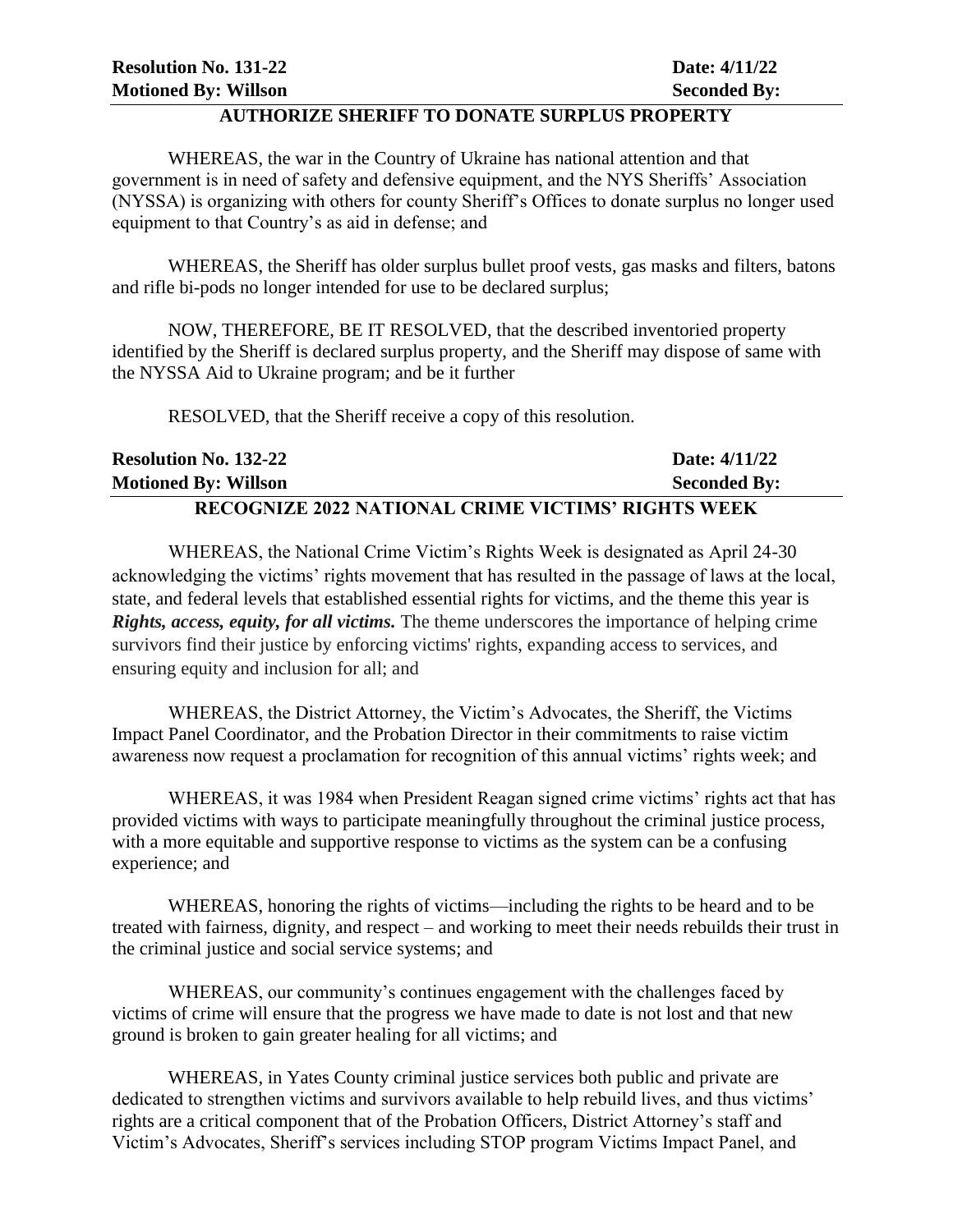VINE in-custody hotline and the notification of the service of protective orders all play a role in victims' support; and

WHEREAS, both public and private entities are hereby dedicated to strengthening victims and survivors in the aftermath of crime, building resilience in our communities and our victim service providers, and bringing hope and healing to all victims and survivors;

NOW, THEREFORE, BE IT RESOLVED, that this Legislature recognizes **National Crime Victims' Rights Week** April 24 – 30, 2022 as providing an opportunity to recommit to ensure that accessible, and trauma informed services are offered to all victims of crime, and supports the rights of crime victims and survivors to be treated with dignity and fairness; and be it further

RESOLVED that this Legislature thank all the local efforts of so many advocates, volunteers, individuals, public employees and entities in our community; and be it further

RESOLVED, that a copy of this resolution be provided to the Director, Safe Harbors of the Finger Lakes; Director of Victim/witness services at the D.A. and Sheriff's Office; STOP program VIP Coordinator, Probation Director, District Attorney; and to the Sheriff .

| <b>Resolution No. 133-22</b>            | Date: 4/11/22       |  |
|-----------------------------------------|---------------------|--|
| <b>Motioned By: Willson</b>             | <b>Seconded By:</b> |  |
| <b>RECOGNIZE NATIONAL PUBLIC SAFETY</b> |                     |  |

# **TELECOMMUNICATIONS WEEK FOR 2022**

WHEREAS, **National Public Safety Telecommunications Week** has been designated by APCO (Association of Public-Safety Communications Officials) as April 10-16, 2022, celebrating all emergency telecommunications personnel hard work, sacrifices and devotion to their law enforcement and public safety efforts in their local communities; and

WHEREAS, emergencies can occur at any time that require police, fire or emergency medical services; and when an emergency occurs the prompt response of police officers, firefighters and emergency medical responders is critical to the protection of life and preservation of property; and

WHEREAS, the safety of our police officers, firefighters and first responders is dependent upon the quality and accuracy of information obtained from citizens who telephone or text the Yates County 911 emergency communications center; and Public Safety Tele communicators are the first and most critical contact our citizens have with emergency services; where they monitor emergency responders activities by radio, providing them information and insuring their safety; and have contributed substantially to the apprehension of criminals, suppression of fires and treatment of patients, while exhibiting compassion, understanding and professionalism during the performance of their duties job in the past year;

NOW, THEREFORE, BE IT RESOLVED, that this Legislature takes recognition of the National Public Safety Telecommunications Week and joins Sheriff Spike thanking all the Yates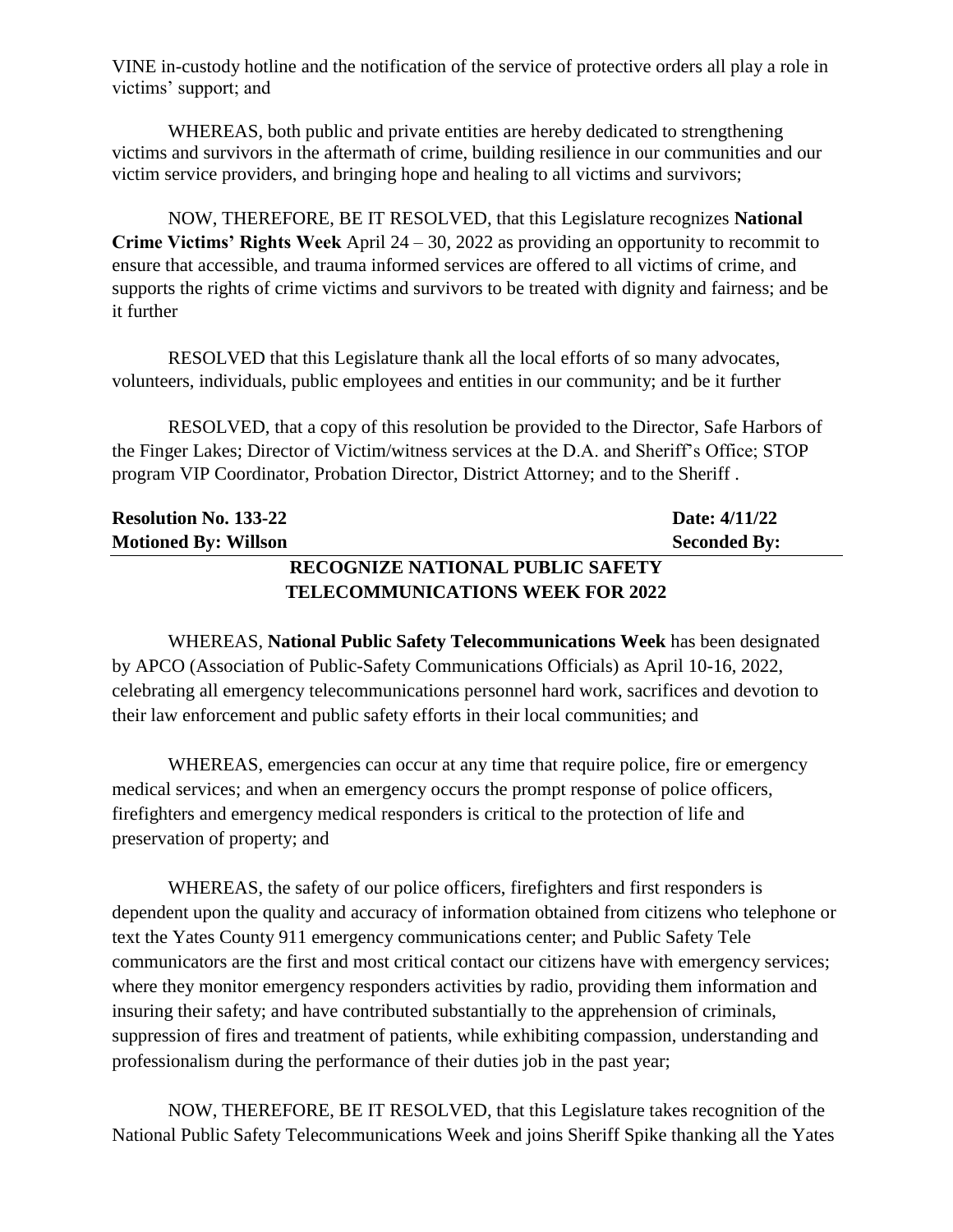County 911 emergency services dispatch personnel, and related staff for their continued efforts to preserve the public's safety and health; and be it further

RESOLVED, that copies of this resolution be provided Sheriff Spike, the Director of OEM Winslow, Chief Dispatcher Bassett, the 911 Advisory Board members, and President Lindsay Tones of Local #9010 of Council 82.

| <b>Resolution No. 134-22</b>                  | Date: 4/11/22       |  |
|-----------------------------------------------|---------------------|--|
| <b>Motioned By: Willson</b>                   | <b>Seconded By:</b> |  |
| <b>GRANT UNPAID MILITARY LEAVE OF ABSENCE</b> |                     |  |

**(SCHAFER)**

WHEREAS, in accordance with United States Code, Title 32 §502 (f)(1), §504, and §505, Corrections Officer, Mason Schafer has been ordered to attend Formal Training School under the authority of the New York Air National Guard; and

WHEREAS, Mr. Schafer's attendance for such training is required for the time period of April 3, 2022 to May 7, 2022; and

WHEREAS, Mr. Schafer will exhaust his Military Leave Time effective May 1, 2022;

NOW, THEREFORE, BE IT RESOLVED, that Corrections Officer, Mason Schafer, be granted a Military Leave of Absence without pay effective May 2, 2022 for a time period not to exceed May 31, 2022; and be it further

RESOLVED, that copies of this Resolution be given to Mr. Schafer, Sheriff, Personnel Officer, County Administrator/Budget Officer, Treasurer, and Director of Finance.

| <b>Resolution No. 135-22</b>  | Date: 4/11/22       |
|-------------------------------|---------------------|
| <b>Motioned By: Willson</b>   | <b>Seconded By:</b> |
| <b>AMEND RESOLUTION 46-22</b> |                     |

# **(Empire Access)**

WHEREAS, resolution 46-22 authorized the Chairwoman of the Legislature to sign a contract or contracts with Empire Access for fiber installation and internet access; and

WHEREAS, the service agreement is an extension of the Empire Access account that has already been authorized;

NOW, THEREFORE, BE IT RESOLVED, that resolution 46-22 be amended to include the Alternate PSAP as an additional connection site; and be it further

RESOLVED, that the Sheriff be authorized to sign a service agreement with Empire Access for the connection of Empire fiber/internet service to the Alternate PSAP site; and be it further

RESOLVED, that a copy of this resolution be provided to Empire Access, the Sheriff, the Director of Finance, County Administrator/Budget Officer, Treasurer, and the I.T. Director.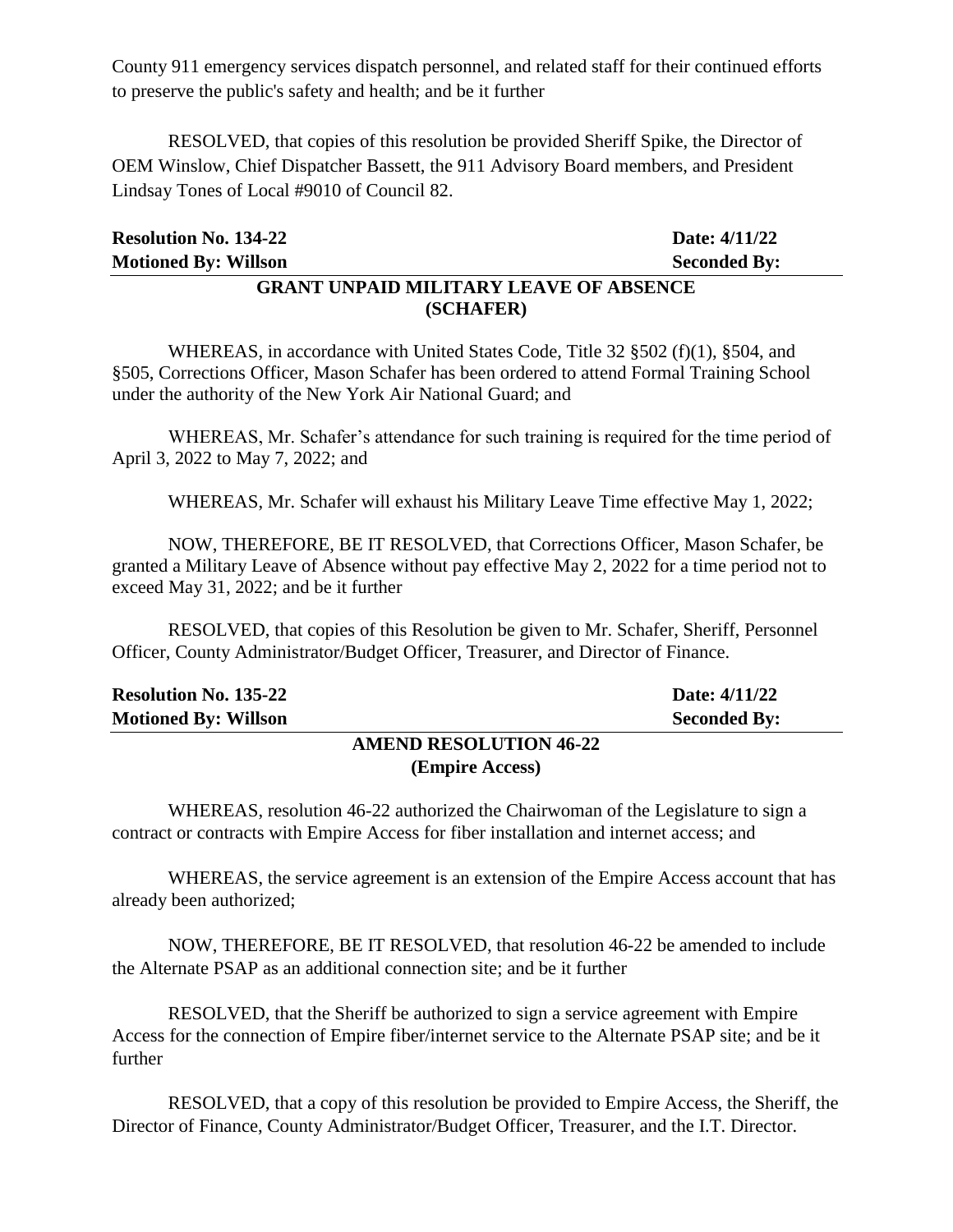## **ACCEPT BID FOR PUBLIC SAFETY COMMUNCATIONS PROJECT TOWER SITE CONSTRUCTION**

WHEREAS, on March 29, 2022, bids for Sherman Hill and Public Safety Building tower site construction (Phase 1, Contract 4 – Yates County Public Safety Communications Project Site Construction) were received, opened, read aloud and documented, as follows:

| Company                         | Location              | <b>Bid</b> |
|---------------------------------|-----------------------|------------|
| Patriot Towers                  | Scottsville, NY 14546 | \$427,934  |
| <b>Mid-State Communications</b> | Oriskany, NY 13424    | \$445,000  |
| Kaplan-Schmidt Electric, Inc.   | Rochester, NY 14623   | \$408,830  |

And;

WHEREAS, the apparent low bidder for Tower Site Construction, Phase 1, Contract 4 is Kaplan-Schmidt Electric, Inc. of Rochester, NY; and

WHEREAS, the County's project consultant, C & S Engineers, has reviewed the bids and recommends accepting said bid from Kaplan-Schmidt;

NOW, THEREFORE, BE IT RESOLVED, that the above Kaplan-Schmidt Electric, Inc. bid is hereby accepted, contingent upon the execution of a written contract related thereto between the County and Kaplan-Schmidt Electric, Inc., and to this end, the Chairwoman of the Legislature, upon the approval of the County Attorney, is authorized to sign such a contract on behalf of the County, as well as any other necessary documents with Kaplan-Schmidt Electric, Inc., to enable site construction for the Public Safety Communications Project, including, but not limited to change orders; and be it further

RESOLVED, that total contract shall not exceed \$408,830; and be it further

RESOLVED, that copies of this resolution be furnished to the Yates County Sheriff, County Administrator/Budget Officer, Director of Emergency Services, Highway Superintendent, Information Technology Director, Director of Finance, Treasurer, C & S Engineers and all bidders.

| <b>Resolution No. 137-22</b>                                  | Date: $4/11/22$     |  |
|---------------------------------------------------------------|---------------------|--|
| <b>Motioned By: Willson</b>                                   | <b>Seconded By:</b> |  |
| AUTHORIZE SHERIFF AND CHAIRWOMAN TO ENTER INTO TENANT-AT-WILL |                     |  |
| (MONTH-TO-MONTH) LEASE AGREEMENT                              |                     |  |
| (Dundee – Crown Castle)                                       |                     |  |

WHEREAS, Yates County leases space for public safety communications on a tower site owned by Crown Castle in the Town of Starkey for \$1,718.16 per month; and

WHEREAS, said lease automatically renews on July 25, 2022 unless Crown Castle is notified 90 days prior that the County does not wish to renew the lease; and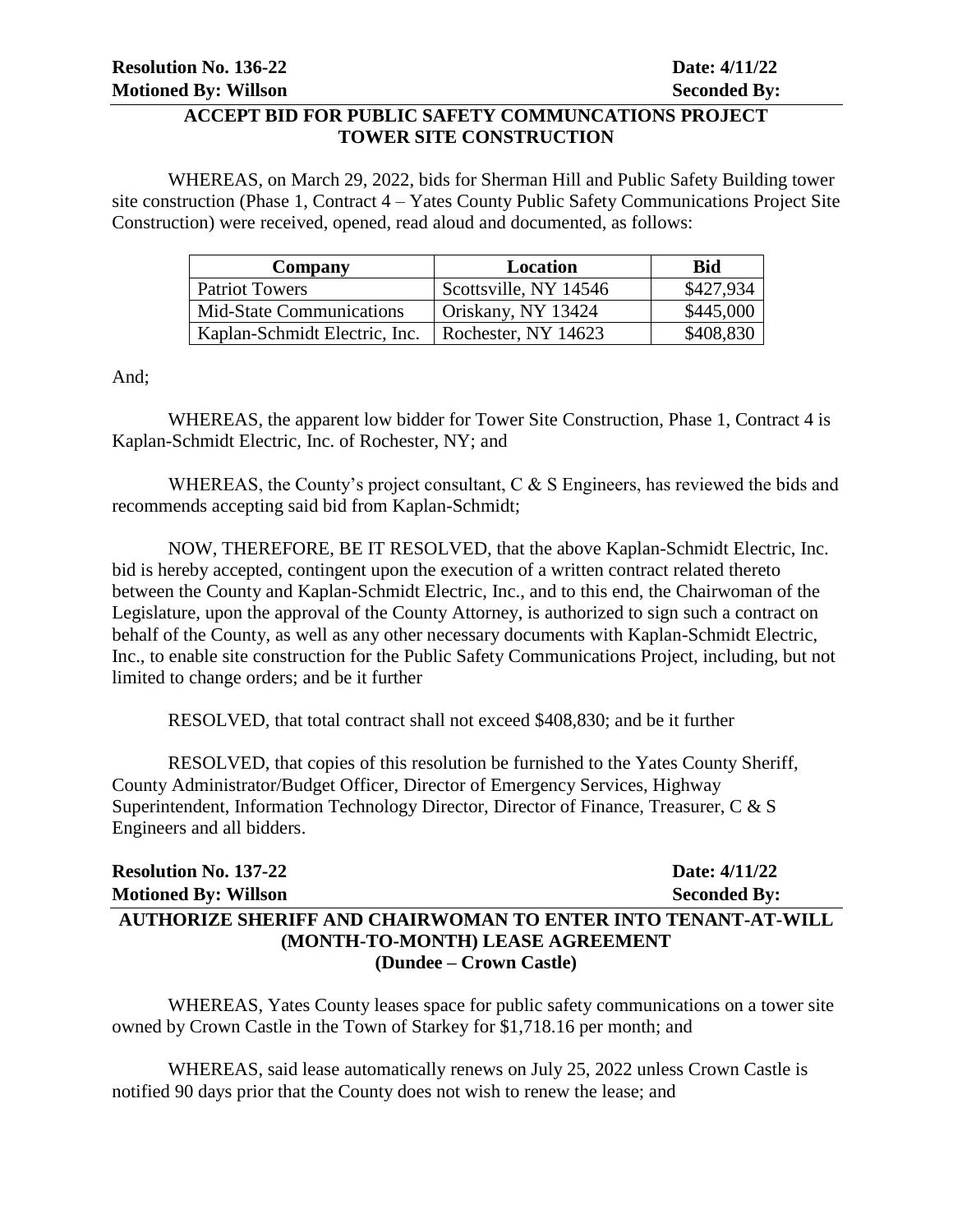WHEREAS, as part of the County's Public Safety Communications Project, a new, County-owned tower will be erected on Bill Bailey Road in the Town of Barrington, thus the lease with Crown Castle will no longer be needed; and

WHEREAS, it is unlikely that the new communications system will be fully operational by July 25, 2022, necessitating continued operation of the current system beyond that date; and

WHEREAS, the Sheriff has negotiated a Tenant-at-Will (month-to-month) lease extension on the current site after termination of the current lease; and

WHEREAS, the Sheriff has formally notified Crown Castle of Yates County's intent to terminate the current lease agreement on the Dundee tower site at the end of its current term by letter dated March 31, 2022;

NOW, THEREFORE, BE IT RESOLVED, that after approval by the County Attorney the Sheriff and Chairwoman of the legislature are hereby authorized to enter into a Tenant-at-Will (month-to-month) lease agreement with Crown Castle for the current Dundee tower site after the end of the current lease term for the amount of \$2,000.00 per month; and be it further

RESOLVED, that copies of this resolution be furnished to the Yates County Sheriff, County Administrator/Budget Officer, Director of Finance, Treasurer, County Attorney, Crown Castle and C & S Engineers.

# **Resolution No. 138-22 Date: 4/11/22 Motioned By: Willson Seconded By: AUTHORIZE SHERIFF AND CHAIRWOMAN TO ENTER INTO TENANT-AT-WILL (MONTH-TO-MONTH) LEASE AGREEMENT (Italy Hill – American Towers)**

WHEREAS, Yates County leases space for public safety communications on a tower site owned by American Tower Corporation in the Town of Italy for \$5,380.83 per month; and

WHEREAS, said lease automatically renews on November 1, 2022 at an increased monthly rate unless American Tower Corporation is notified 190 days prior that the County does not wish to renew the lease; and

WHEREAS, as part of the County's Public Safety Communications Project, a new, Countyowned tower will be erected on Emerson Road in the Town of Italy, thus the lease with American Tower Corporation will no longer be needed; and

WHEREAS, it is possible that the new communications system may not be fully operational by November 1, 2022, necessitating continued operation of the current system beyond that date; and

WHEREAS, the Sheriff has negotiated a Tenant-at-Will (month-to-month) lease extension on the current site after termination of the current lease;

WHEREAS, the Sheriff has formally notified American Tower Corporation of Yates County's intent to terminate the current lease agreement on the Italy Hill tower site at the end of its current term by letter dated March 31, 2022;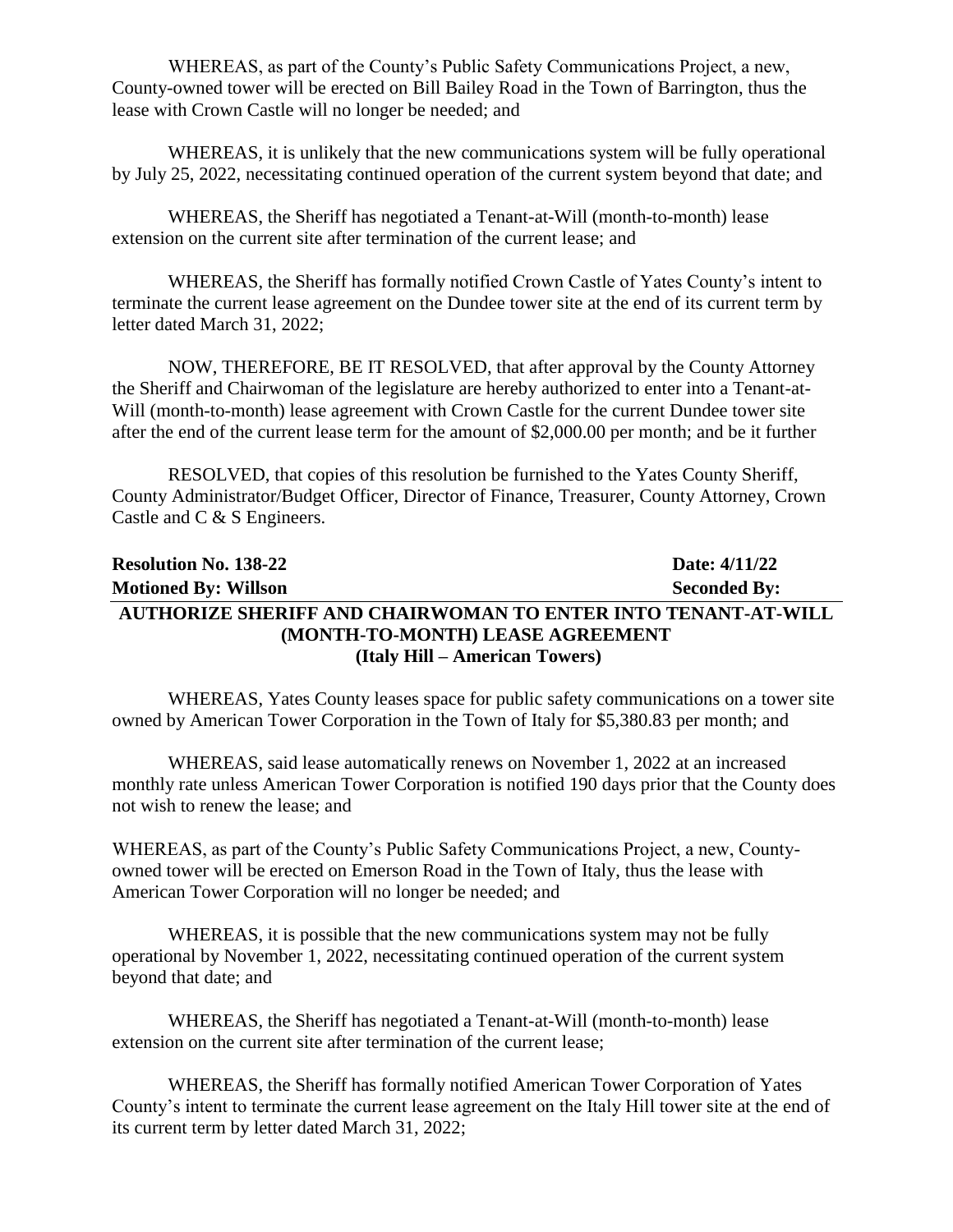NOW, THEREFORE, BE IT RESOLVED, that after approval by the County Attorney the Sheriff and Chairwoman of the legislature are hereby authorized to enter into a Tenant-at-Will (month-to-month) lease agreement with American Tower Corporation for the current Italy Hill tower site after the end of the current lease at the current monthly rate; and be it further

RESOLVED, that copies of this resolution be furnished to the Yates County Sheriff, County Administrator/Budget Officer, Director of Finance, Treasurer, County Attorney, American Tower Corporation and C & S Engineers.

| <b>Resolution No. 139-22</b>                              | Date: 4/11/22       |
|-----------------------------------------------------------|---------------------|
| <b>Motioned By: Willson</b>                               | <b>Seconded By:</b> |
| <b>ACCEPT BID FOR PUBLIC SAFETY COMMUNCATIONS PROJECT</b> |                     |
| PACKAGE ENGINE GENERATORS                                 |                     |

WHEREAS, on April 4, 2022, one bid for package engine generators for the Bluff Point, Dundee and Italy Hill tower sites with an add-on alternate for the Ovid tower site (Phase 1, Contract 5 – Yates County Public Safety Communications Project Package Engine Generators) was received, opened, read aloud and documented, with Kinsley Power Systems of East Syracuse, NY bidding \$21,400 for each package engine generator delivered to each tower site; and

WHEREAS, the County's project consultant,  $C \& S$  Engineers, has reviewed the bid and recommends accepting said bid from Kinsley Power Systems;

NOW, THEREFORE, BE IT RESOLVED, that the above Kinsley Power Systems bid is hereby accepted, contingent upon the execution of a written contract related thereto between the County and Kinsley Power Systems, and to this end, the Chairwoman of the Legislature, upon the approval of the County Attorney, is authorized to sign such a contract on behalf of the County, as well as any other necessary documents with Kinsley Power Systems, to enable acquisition of package engine generators for the Public Safety Communications Project, including, but not limited to change orders; and be it further

RESOLVED, that total contract shall not exceed \$85,600; and be it further

RESOLVED, that copies of this resolution be furnished to the Yates County Sheriff, County Administrator/Budget Officer, Director of Emergency Services, Highway Superintendent, Information Technology Director, Director of Finance, Treasurer, C & S Engineers and Kinsley Power Systems.

| <b>Resolution No. 140-22</b> | Date: 4/11/22       |
|------------------------------|---------------------|
| <b>Motioned By: Bronson</b>  | <b>Seconded By:</b> |

#### **AMEND RESOLUTION 106-22 AUTHORIZE SHERIFF AND DIRECTOR OF PUBLIC HEALTH TO CREATE AND FILL A SHARED PART-TIME PHYSICIAN POSITION**

WHEREAS, resolution 106-22 authorized the Sheriff and Director of Public Health to create and fill a part-time Physician position to be shared between the two (2) departments, allowing the needs of each department to be satisfied and to meet the requirements for the continuation of State-Aid funding; and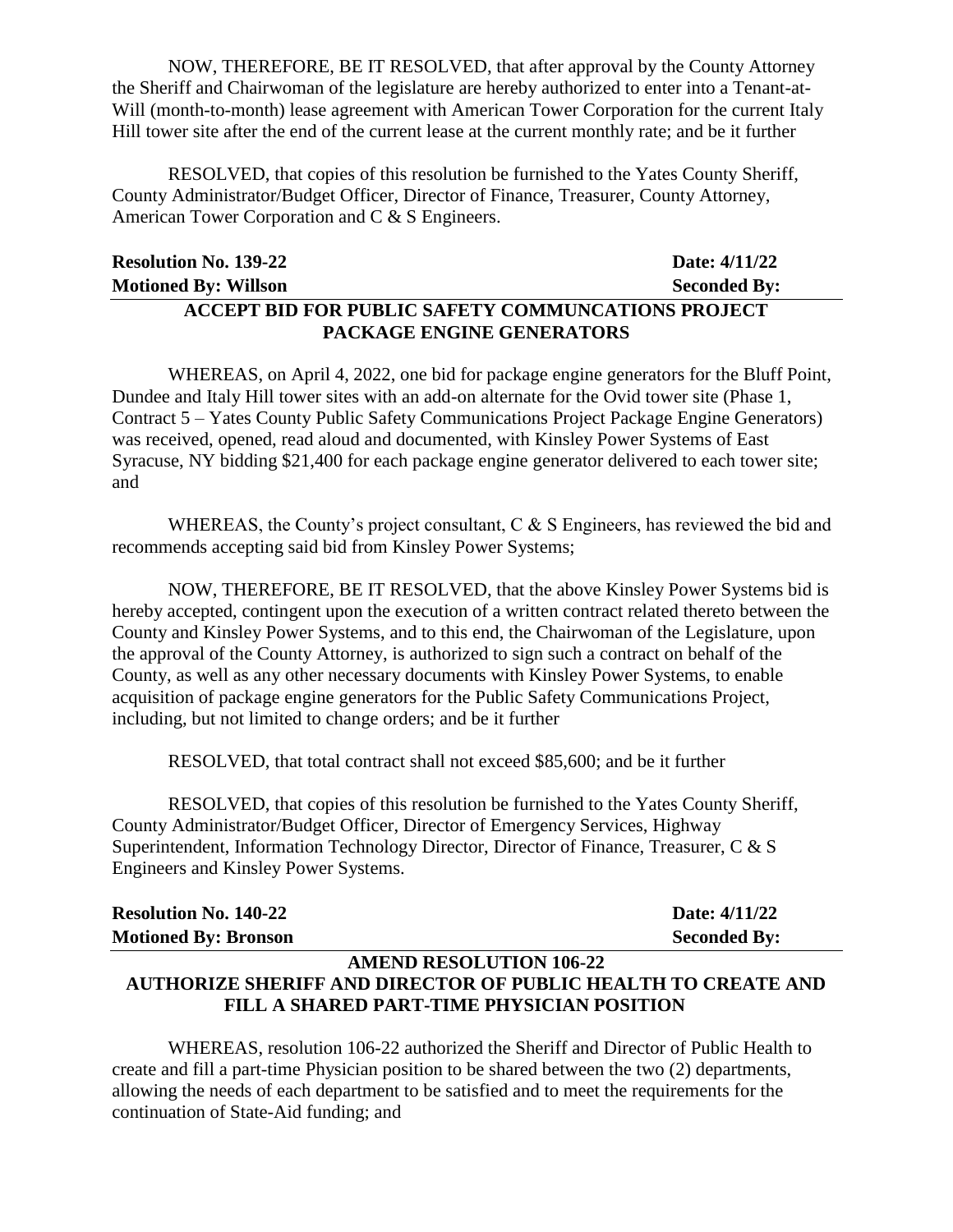WHEREAS, due to the current incumbent not receiving payment thus far in 2022 from the Department of Public Health, for efficiency purposes as it relates to the transition and fiscal management of the position, the resolution is in need of being amended to adjust the effective date;

NOW, THEREFORE, BE IT RESOLVED, that in the sixth paragraph "…effective March 17, 2022..." be changed to "...effective January, 1, 2022..."; and be it further

RESOLVED, that copies of this resolution shall be provided to the Sheriff, Director of Public Health, Personnel Officer, County Administrator/Budget Officer, Treasurer, and Director of Finance.

## **Resolution No. 141-22 Date: 4/11/22 Motioned By: Bronson Seconded By: AUTHORIZE SHERIFF TO FILL CORRECTION OFFICER POSITION**

WHEREAS, a Correction Officer vacancy was created on March 28, 2022 as the result of a resignation; and

WHEREAS, the Sheriff through the vacancy review process has identified the continued need for the Correction Officer position and is requesting that the position be filled; and

WHEREAS, the estimated annual cost to fill the position is \$60,921 to \$84,850, depending on health insurance;

NOW, THEREFORE, BE IT RESOLVED, that effective April 11, 2022 the Sheriff is hereby authorized to fill the Correction Officer position; and be it further

RESOLVED, that copies of this Resolution be given to the Sheriff, Personnel Officer, County Administrator/Budget Officer, Director of Finance and Treasurer.

| <b>Resolution No. 142-22</b>                                       | Date: 4/11/22       |
|--------------------------------------------------------------------|---------------------|
| <b>Motioned By: Bronson</b>                                        | <b>Seconded By:</b> |
| <b>OPPOSING ANY DECREASE TO THE FARM LABOR OVERTIME THRESHOLD-</b> |                     |
| <b>APPROVAL OF</b>                                                 |                     |

WHEREAS, agriculture is New York State's largest industry; and

WHEREAS, the Farm Laborers Wage Board has proposed to decrease the farm labor overtime threshold from 60 to 40 hours; and

WHEREAS, farms are critical components of our regional economy and are necessary to ensure supermarkets are stocked with food; and

WHEREAS, from the outset of the COVID-19 Pandemic, farmers have stepped up and ensured their operations continued and were responsible for donating thousands of pounds of food to local food banks at a time of significant need; and

WHEREAS, Finger Lakes New York farmers face a tremendous number of challenges outside of their control including changes in consumer demand leading to price change,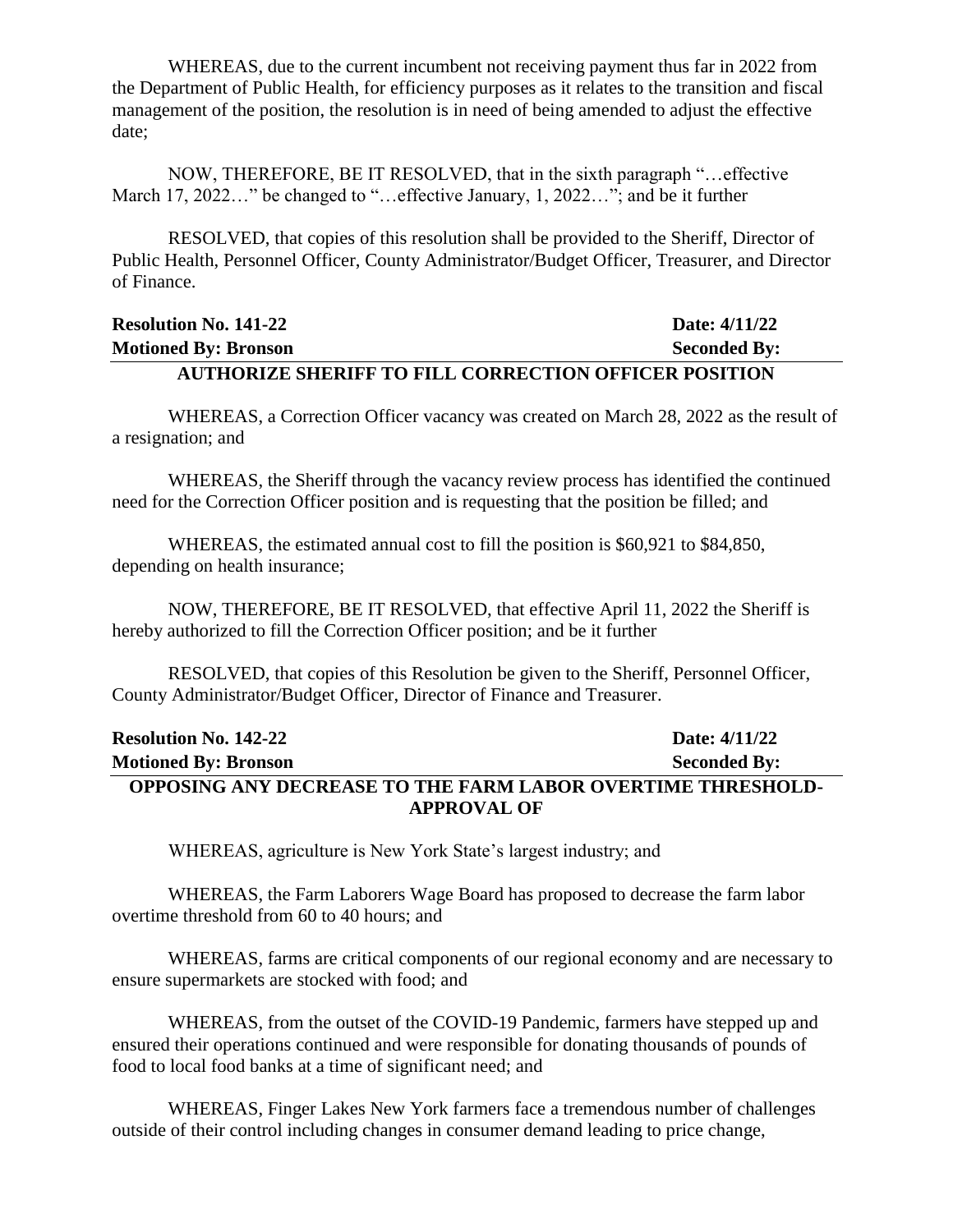obtaining labor, climate change, land management policies, foreign market competition, livestock and crops disease, competition for land; and

WHEREAS, in addition to the practical issues related to growing and selling food products, New York farmers have to contend with wavering levels of government regulations including changes in wages and overtime threshold; and

WHEREAS, one of the more pressing issues for the farming community has been mandated overtime requirements since the 2019 Farm Laborers Fair Practice Act, currently gives farmworkers a right to overtime after sixty (60) hours of work each week; and

WHEREAS, Yates County farmers are reliant on migratory work forces during the short growing season here in Finger Lakes New York as workers are here for only a few months in the spring and summer and they have only so many hours each year to get the work done; and

WHEREAS, the Act does not prohibit the Farm Laborers Wage Board from arbitrarily decreasing the overtime threshold again, thereby increasing costs to local farms; and

WHEREAS, decreasing the overtime threshold will negatively impact the farming community by increasing costs to farmers, who are already operating under very tight margins and will potentially cut into work opportunities for migrant workers; and

WHEREAS, cutting budgeted support levels and drastically increasing costs through government interference should be avoided whenever possible; and

WHEREAS, NYS Assembly Deputy Minority Leader Steve Hawley has voiced concern through letters written to Governor Kathy Hochul and NYS Labor Commissioner dated January 31, 2022; and

WHEREAS, most of the testimony provided in the hearing process requested "NO CHANGE" to the overtime threshold and this is another example of New York City interests ignoring the "other New York" and its robust economy;

NOW, THEREFORE, BE IT RESOLVED, that the Yates County Legislature emphatically opposes any decrease to the 60 hour farm worker overtime threshold proposed by Farm Laborers Wage Board; and be it further

RESOLVED, that a copy of this resolution be forwarded to Governor Hochul, Senate Majority Leader Andrea Stewart-Cousins, NYS Assembly Speaker Carl Heastie, Assemblyman Philip A. Palmesano, Senator Thomas F. O'Mara, NYS Labor Commissioner, NYS Agriculture and Markets Commissioner, NYS Farm Bureau, Yates County Farm Bureau, NYSAC, WNY Inter-County Association, and any others deemed necessary.

# **Resolution No. 143-22 Date: 4/11/22 Motioned By: Bronson Seconded By: AUTHORIZE CHAIRWOMAN TO SIGN MEMORANDUM OF UNDERSTANDING (CSEA)**

WHEREAS, the Director of Public Health has presented to the Human Services Committee justification for the title of Licensed Practical Nurse to be moved from Group VIII of the CSEA Non-Highway and Highway Clerical Employee Salary Schedule to Group IX;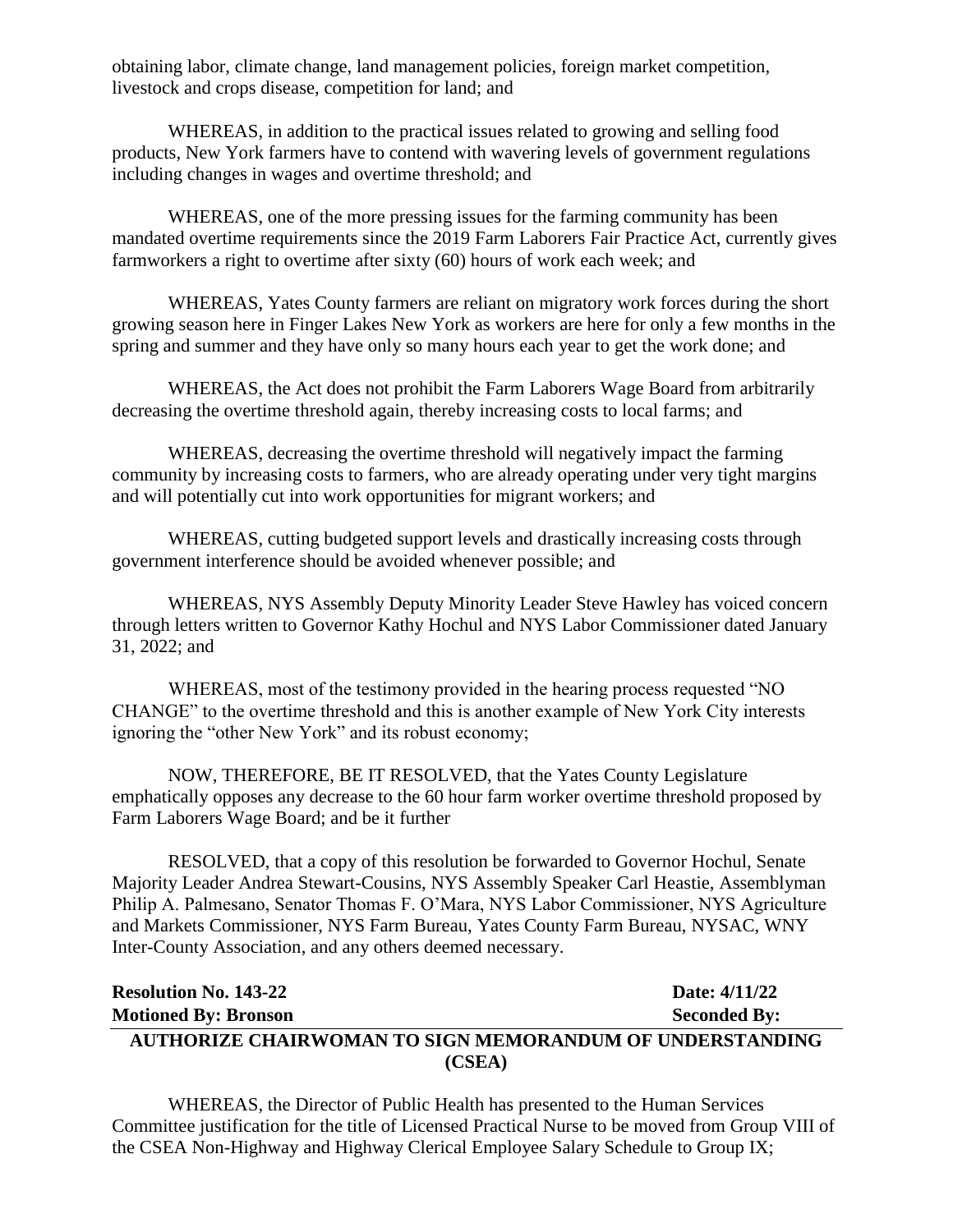NOW, THEREFORE, BE IT RESOLVED, that the Chairwoman of the Legislature is hereby authorized to sign a Memorandum of Understanding with the CSEA regarding moving the job title of Licensed Practical Nurse to Group IX of the current collective bargaining agreement; and be it further

RESOLVED, that copies of this resolution be given to the Director of Public Health, CSEA Union President, CSEA Union Representative, Personnel Officer, County Administrator/Budget Officer, Treasurer, and Director of Finance.

| <b>Resolution No. 144-22</b>                                 | Date: 4/11/22       |
|--------------------------------------------------------------|---------------------|
| <b>Motioned By: Bronson</b>                                  | <b>Seconded By:</b> |
| <b>REQUEST COUNTY ATTORNEY TO CREATE LOCAL LAW ADJUSTING</b> |                     |

**BOUNDARIES OF YATES COUNTY LEGISLATIVE DISTRICTS**

WHEREAS, U.S. Supreme Court rulings relative to the 14<sup>th</sup> Amendment and New York County Law require that county legislative representation be reviewed every ten years and adjustments be made, if, necessary, based on information obtained in the decennial U.S. Census; and

WHEREAS, an Ad Hoc Reapportionment/Redistricting Committee was formed, examined alternatives, delivered an initial report and two supplements based on input from the Government Operations Committee, other legislators, and citizens; and

WHEREAS, the Government Operations Committee has reviewed and discussed the report and supplements in detail and finds that the Legislative boundaries according to the plan reviewed April 4, 2022, shown in Supplement 2 Appendix A, having 15 legislators represents an acceptable approach to achieving parity in representation on Yates County Legislature;

NOW, THEREFORE, BE IT RESOLVED, that this legislature requests the County Attorney to draft a local law that represents the legislative district boundaries according to the plan reviewed April 4, 2022, shown in Appendix A of said Ad Hoc Committee Supplement 2, having 15 legislators; and be it further

RESOLVED, that such draft local law be prepared and included in the agenda for the May 2, 2022 Government Operations Committee meeting.

| <b>Resolution No. 145-22</b>                               | Date: 4/11/22       |
|------------------------------------------------------------|---------------------|
| <b>Motioned By: Bronson</b>                                | <b>Seconded By:</b> |
| APPROVING MEMORANDUM OF UNDERSTANDING WITH CSEA CONCERNING |                     |
| <b>ALTERING THE WORK HOURS FOR AN OFFICE OF EMERGENCY</b>  |                     |
| <b>MANAGEMENT EMPLOYEE</b>                                 |                     |
| (Deputy Director of Emergency Management)                  |                     |

WHEREAS, the Director of Emergency Management has recommended that the work hours for the Deputy Director of Emergency Management position in his office be set at forty (40) hours per week;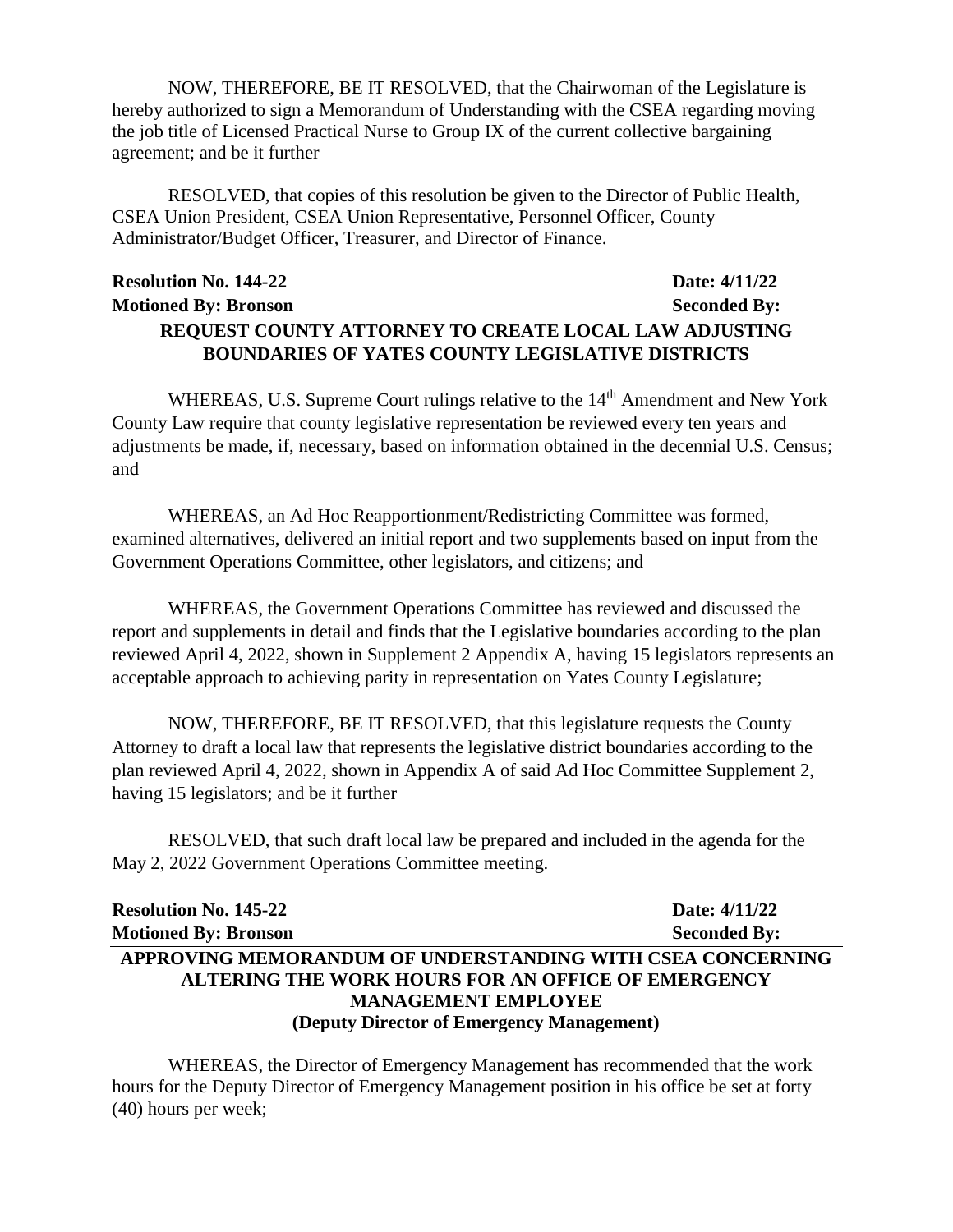NOW, THEREFORE, BE IT RESOLVED, that this County Legislature hereby approves said alteration of the work hours the position to be made effective May 1, 2022; and be it further

RESOLVED, that this County Legislature hereby approves a certain Memorandum of Understanding by and between the County and the Civil Service Employees Association, Local 1000 AFSCME, AFL-CIO, Yates County Unit, Yates County Local 862 ("CSEA") for the purpose of memorializing a mutual agreement to amend the current collective bargaining agreement between the County and CSEA to accomplish the work hour alteration; and be it further

RESOLVED, that the Chairwoman of the County Legislature and the County Administrator are hereby authorized to execute said Memorandum of Understanding on behalf of the County; and be it further

RESOLVED, that copies of this resolution be given to the Director of Emergency Management, CSEA Union President, CSEA Union Representative, Personnel Officer, County Administrator and Director of Finance.

| <b>Resolution No. 146-22</b>                               | Date: 4/11/22       |
|------------------------------------------------------------|---------------------|
| <b>Motioned By: Chilson</b>                                | <b>Seconded By:</b> |
| AUTHORIZE CONTRACTS WITH CATHOLIC CHARITIES OF STEUBEN AND |                     |
| <b>LIVINGSTON COUNTIES</b>                                 |                     |

WHEREAS, Yates County and the Yates County Department of Social Services wishes to enter into contract with the following agencies/persons; and

WHEREAS, the term of these contracts is March 1, 2022, through December 31, 2022;

NOW, THEREFORE, BE IT RESOLVED, that after review by the County Attorney, the Chairwoman of the Yates County Legislature and Commissioner of Social Services are authorized to sign contracts with Catholic Charities of Steuben and Livingston Counties for the provision of Qualified Individual Assessments for \$50 per hour; and be it further

RESOLVED, that copies of this resolution be forwarded to the Yates County Director of Finance, Treasurer, Budget Officer, and the Yates County Department of Social Services.

| <b>Resolution No. 147-22</b>                                        | Date: 4/11/22       |
|---------------------------------------------------------------------|---------------------|
| <b>Motioned By: Chilson</b>                                         | <b>Seconded By:</b> |
| <b>AUTHORIZE CONTRACT WITH PRO-ACTION OF STEUBEN AND YATES</b>      |                     |
| <b>COUNTIES, INC. FOR STAFFING OF THE YATES COUNTY SUMMER YOUTH</b> |                     |
| <b>EMPLOYMENT PROGRAM</b>                                           |                     |

WHEREAS, it is necessary for the Department of Social Services to contract with an outside agency for assistance in operating the Summer Youth Employment Program;

NOW, THEREFORE, BE IT RESOLVED, that after review by the County Attorney, the Chairwoman of the Legislature and the Commissioner of Social Services be authorized to sign a contract with Pro-Action of Steuben and Yates Counties, Inc to contract for summer staffing with the Department for the period  $5/1/22-9/30/22$  for an amount not to exceed \$9,500; and be it further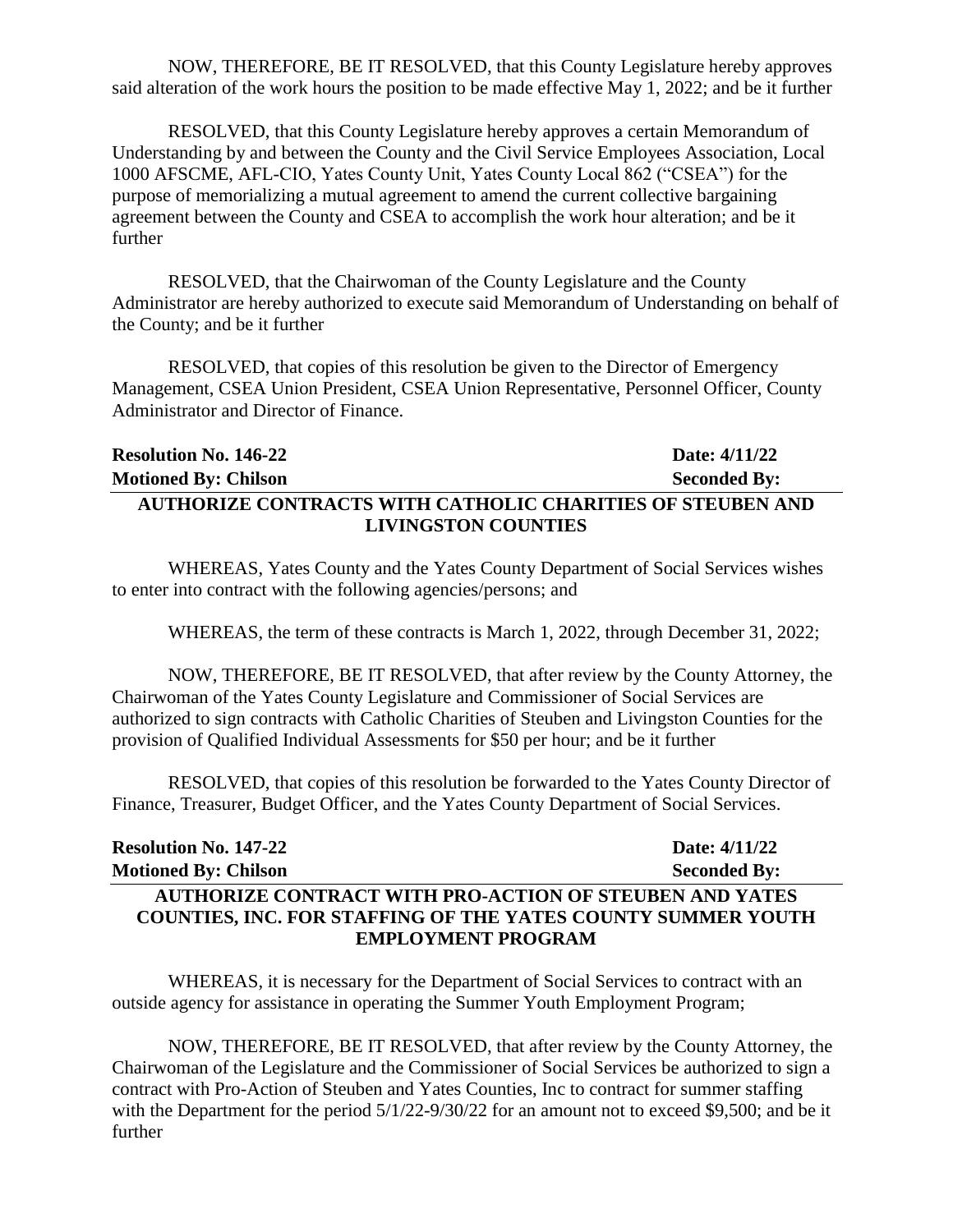RESOLVED, that copies of this resolution be forwarded to the Yates County Finance Director, Treasurer, Budget Officer, and the Yates County Department of Social Services.

| A PPOINT FA DI V INTERVENTION OFFICIAL (S. Christopson) |                     |
|---------------------------------------------------------|---------------------|
| <b>Motioned By: Chilson</b>                             | <b>Seconded By:</b> |
| <b>Resolution No. 148-22</b>                            | Date: 4/11/22       |

# **APPOINT EARLY INTERVENTION OFFICIAL (S. Christensen)**

WHEREAS, Title II-A of Article 25, Section 2541, of the Public Health Law calls for the designation of a local Early Intervention Official (EIO) by the Chief Executive Officer of the Municipality;

NOW, THERFORE, BE IT RESOLVED, that the Chairwoman of the Legislature is hereby authorized to designate Sara Christensen, Director of Public Health, as the local Early Intervention Official (EIO); and be it further

RESOLVED, that a copy of this resolution be sent to the Public Health office, Sara Christensen, New York State Department of Health Bureau of Early Intervention and the Personnel Officer.

| <b>Resolution No. 149-22</b>                                    | Date: $4/11/22$     |
|-----------------------------------------------------------------|---------------------|
| <b>Motioned By: Chilson</b>                                     | <b>Seconded By:</b> |
| <b>APPOINT EARLY INTERVENTION OFFICIAL DESIGNEE (C. Bailey)</b> |                     |

WHEREAS, it is a responsibility of the municipality to attend all Individual Family Service Plan meetings through its Early Intervention Official or through a designee;

NOW, THEREFORE, BE IT RESOLVED, that Chelsea Bailey, Deputy Director of Public Health be appointed to serve as a designee to represent the Yates County Early Intervention Official at Individual Family Service Plan meetings, and be it further

RESOLVED, that copies of this resolution be provided to the Public Health office, Chelsea Bailey, the New York State Department of Health Bureau of Early Intervention and the Personnel Officer.

| <b>Resolution No. 150-22</b>                         | Date: 4/11/22       |  |
|------------------------------------------------------|---------------------|--|
| <b>Motioned By: Chilson</b>                          | <b>Seconded By:</b> |  |
| APPOINT MEMBER TO THE YATES COUNTY MENTAL HEALTH AND |                     |  |
| <b>SUBSTANCE USE SUBCOMMITTEES</b>                   |                     |  |
| (Holly R. Smith)                                     |                     |  |

BE IT RESOLVED, that the Yates County Legislature appoint Holly R. Smith 19 Clover Crossings Manchester, New York 14504, to the Yates County Mental Health and Substance Use Subcommittee, to a first term ending 12/31/2024; and be it further

RESOLVED, that a copy of this resolution be provided to Holly R. Smith and to the Yates County Department of Community Services.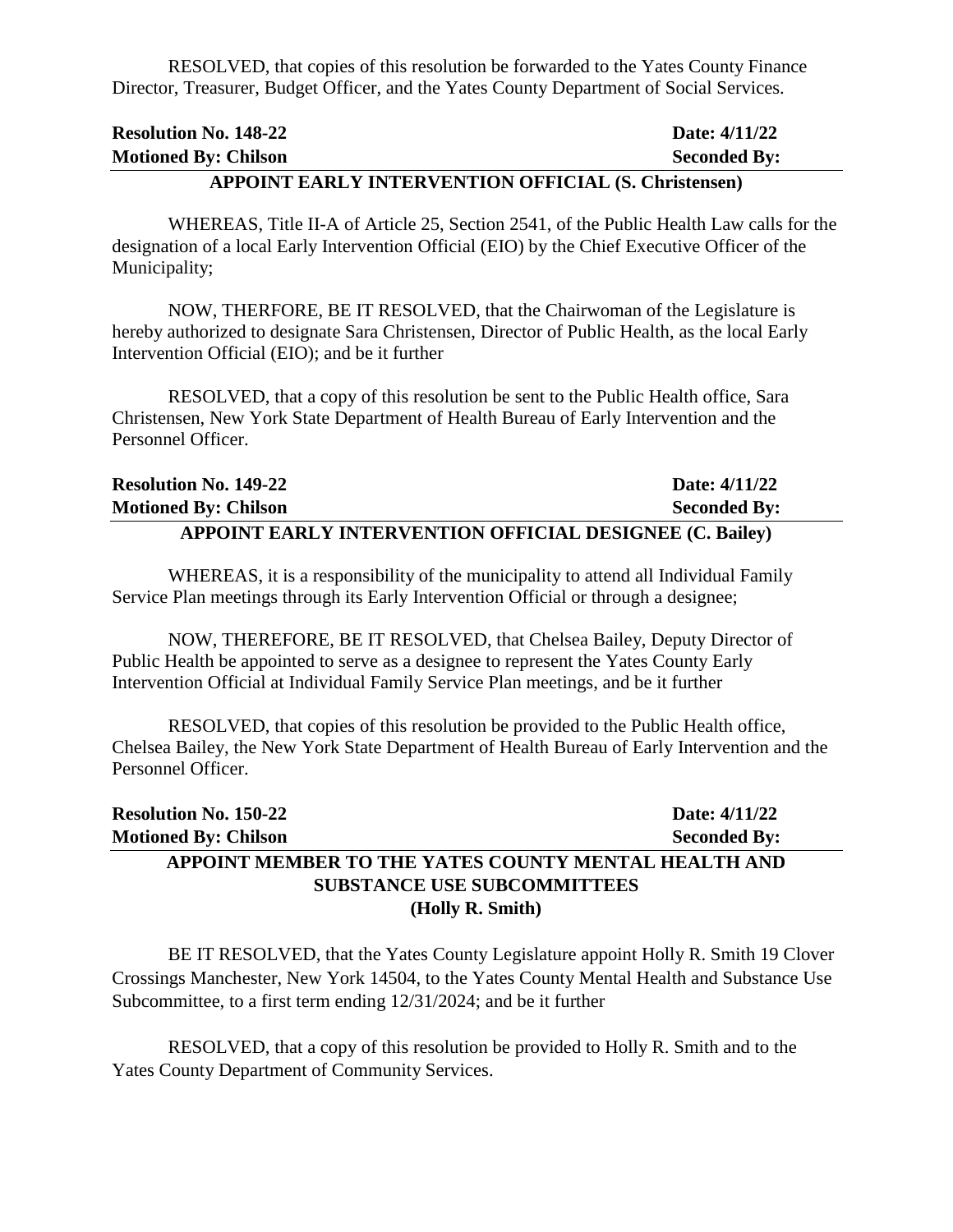# **AUTHORIZE LEGISLATURE CHAIRWOMAN TO SIGN 2022 ROADSIDE MOWING CONTRACTS**

WHEREAS, in the interest of public safety all Yates County roadsides need to be mowed during the months of May through September; and

WHEREAS, the adopted 2022 Yates County budget has sufficient funding appropriated to line D5110.54032 to contract with several Towns to do roadside mowing for Yates County at an established rate of \$155 per centerline mile; and

WHEREAS, the Town of Barrington, Town of Middlesex, and the Town of Potter have agreed to do contract mowing of Yates County roads within their Towns;

NOW, THEREFORE, BE IT RESOLVED, that the Chairwoman of the Legislature, after review by the County Attorney, is authorized to sign roadside mowing contracts with each of the above named Towns; and be it further

RESOLVED, that a copy of this resolution be sent to the Yates County Treasurer, Yates County Director of Finance, Yates County Highway Superintendent and each Town performing roadside mowing for Yates County.

| <b>Resolution No. 152-22</b>                          | Date: 4/11/22       |
|-------------------------------------------------------|---------------------|
| <b>Motioned By: Banach</b>                            | <b>Seconded By:</b> |
| <b>AWARD BID FOR COLD MILLING OF ASPHALT PAVEMENT</b> |                     |

WHEREAS, bids were requested for Cold Milling of Asphalt Pavement and received on March 24, 2022 at 10:00 a.m. and two firms submitted bids to the Yates County Highway Department;

|                | Donegal      | Villager     |
|----------------|--------------|--------------|
| <b>BIDDER:</b> | Construction | Construction |
|                | Corporation  | Inc.         |

#### **Project #1: CR #10/10F, North Vine Valley (3.74 miles)**

3" depth, Estimated quantity: +/-

50,465 sy

| With County Supplied Trucking/sq. |            |            |
|-----------------------------------|------------|------------|
| yd:                               | \$1.55     | \$1.30     |
| Deduct for County Provided M&P of |            |            |
| Traffic:                          | $-$ \$0.19 | $-$ \$0.12 |
| Total:                            | \$1.36     | \$1.18     |

#### **Project #2: CR #23, Lovejoy Road (5.85 miles)**

3" depth, Estimated quantity: +/- 78,935 sy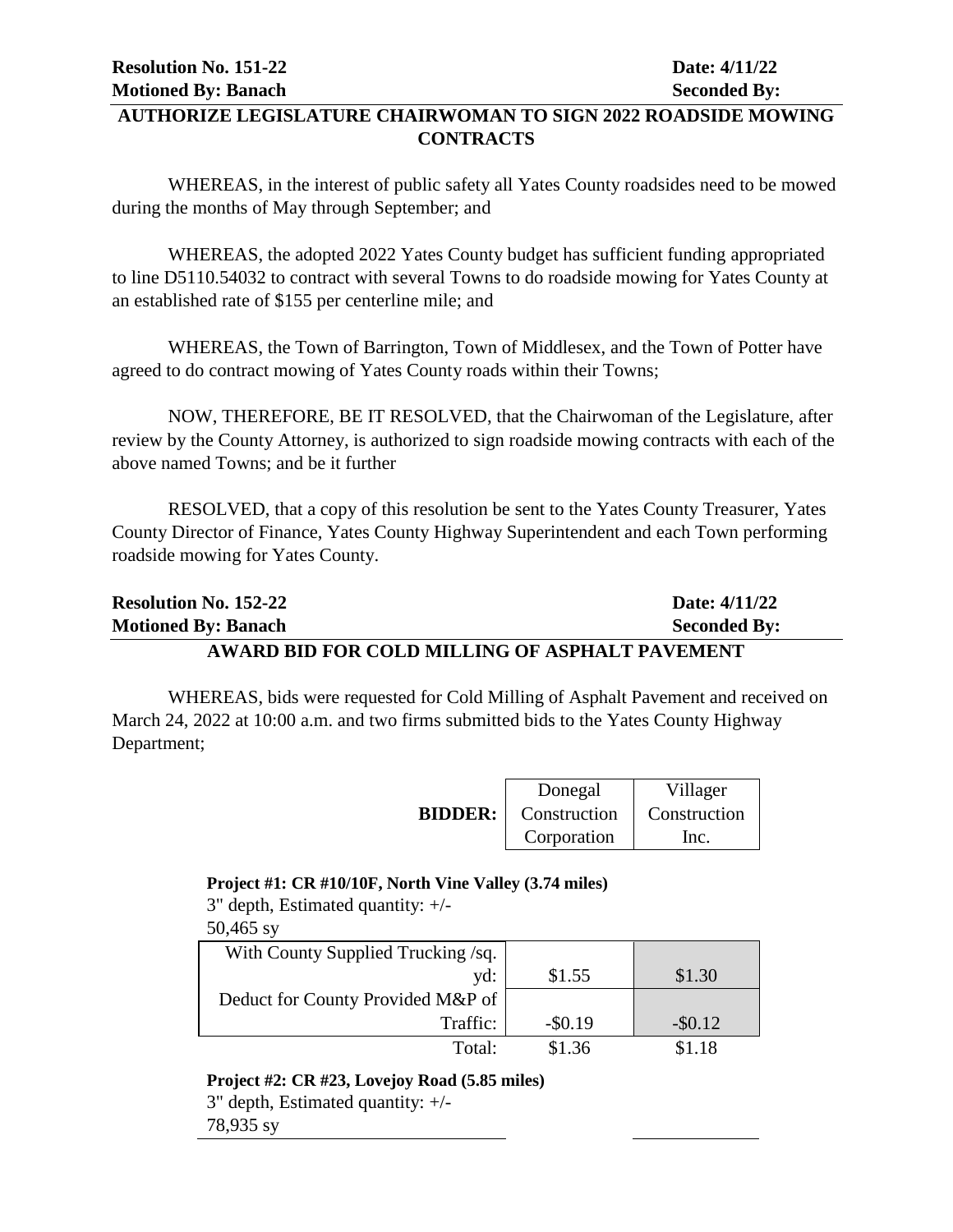| With County Supplied Trucking /sq. |          |          |
|------------------------------------|----------|----------|
| yd:                                | \$1.08   | \$1.33   |
| Deduct for County Provided M&P of  |          |          |
| Traffic:                           | $-$0.08$ | $-$0.12$ |
| Total:                             | \$1.00   | \$1.21   |

#### **Project #3: CR #1, Himrod Road (4.31 miles)**

3" depth, Estimated quantity: +/-

## 58,156 sy

| With County Supplied Trucking /sq. |          |            |
|------------------------------------|----------|------------|
| yd:                                | \$1.24   | \$1.21     |
| Deduct for County Provided M&P of  |          |            |
| Traffic:                           | $-$0.09$ | $-$ \$0.10 |
| Total:                             | \$1.15   | \$1.11     |

NOW, THEREFORE, BE IT RESOLVED, to award the bid for Project #1 and Project #3 to Villager Construction, Inc., and Project #2 to Donegal Construction Corporation; and be it further

RESOLVED, that copies of this resolution be provided to all bidders, the Yates County Treasurer, Yates County Director of Finance, and the Yates County Highway Superintendent.

| <b>Resolution No. 153-22</b>             | Date: 4/11/22       |  |  |  |
|------------------------------------------|---------------------|--|--|--|
| <b>Motioned By: Banach</b>               | <b>Seconded By:</b> |  |  |  |
| AWARD BID FOR LIQUID BITUMINOUS MATERIAL |                     |  |  |  |

WHEREAS, bids were requested for Liquid Bituminous Material and received on March 24, 2022 at 10:00 a.m. and three firms submitted a bid to the Yates County Highway Department;

| <b>GALLON"</b> | LIQUID EMULSIFIED ASPHALT MATERIALS "PER                 | Vestal<br>Asphalt<br>Inc. | Midland<br>Asphalt<br>Materials | Suit-Kote<br>Corporation |
|----------------|----------------------------------------------------------|---------------------------|---------------------------------|--------------------------|
| 702-3101       | $RS-2$                                                   | 3.390                     | 3.234                           | 3.082                    |
|                | $\ast$<br>HFRS-2P                                        | 3.720                     | 3.494                           | 3.400                    |
| 702-3301       | HFMS-2                                                   | 3.537                     | 3.632                           | 3.170                    |
|                | $\ast$<br>HFMS-2ST                                       | 3.484                     | 3.632                           | 2.916                    |
|                | $\ast$<br><b>AEPM</b>                                    | 3.222                     | 2.056                           | 2.084                    |
| 702-4101       | $CRS-2$                                                  | 3.485                     | 3.214                           | 3.142                    |
|                | $\ast$<br>$CRS-2P$                                       | 3.737                     | 3.474                           | 3.413                    |
|                | <b>MIX PAVER OPTION "APPLIED PER GALLON"</b>             |                           |                                 |                          |
| 702-4201       | $CMS-2$                                                  | NB                        | 3.932                           | NB                       |
|                | $\ast$<br>HFMS-2GH                                       | NB                        | 4.040                           | NB                       |
|                | <b>CHIPPER RENTAL &amp; APPLIED OIL PRICE PER GALLON</b> |                           |                                 |                          |
| Chipper        | $w/CRS-2$                                                | 2.386                     | 3.474                           | 2.055                    |
|                | $w/RS-2$                                                 | 2.319                     | 3.494                           | 2.045                    |
|                | $w/HFRS-2$                                               | 3.720                     | 3.494                           | 2.105                    |
|                | w/HFRS-2ST                                               | 3.724                     | 3.494                           | 3.358                    |
|                | w/HFMS-2ST                                               | 3.776                     | 3.494                           | 3.170                    |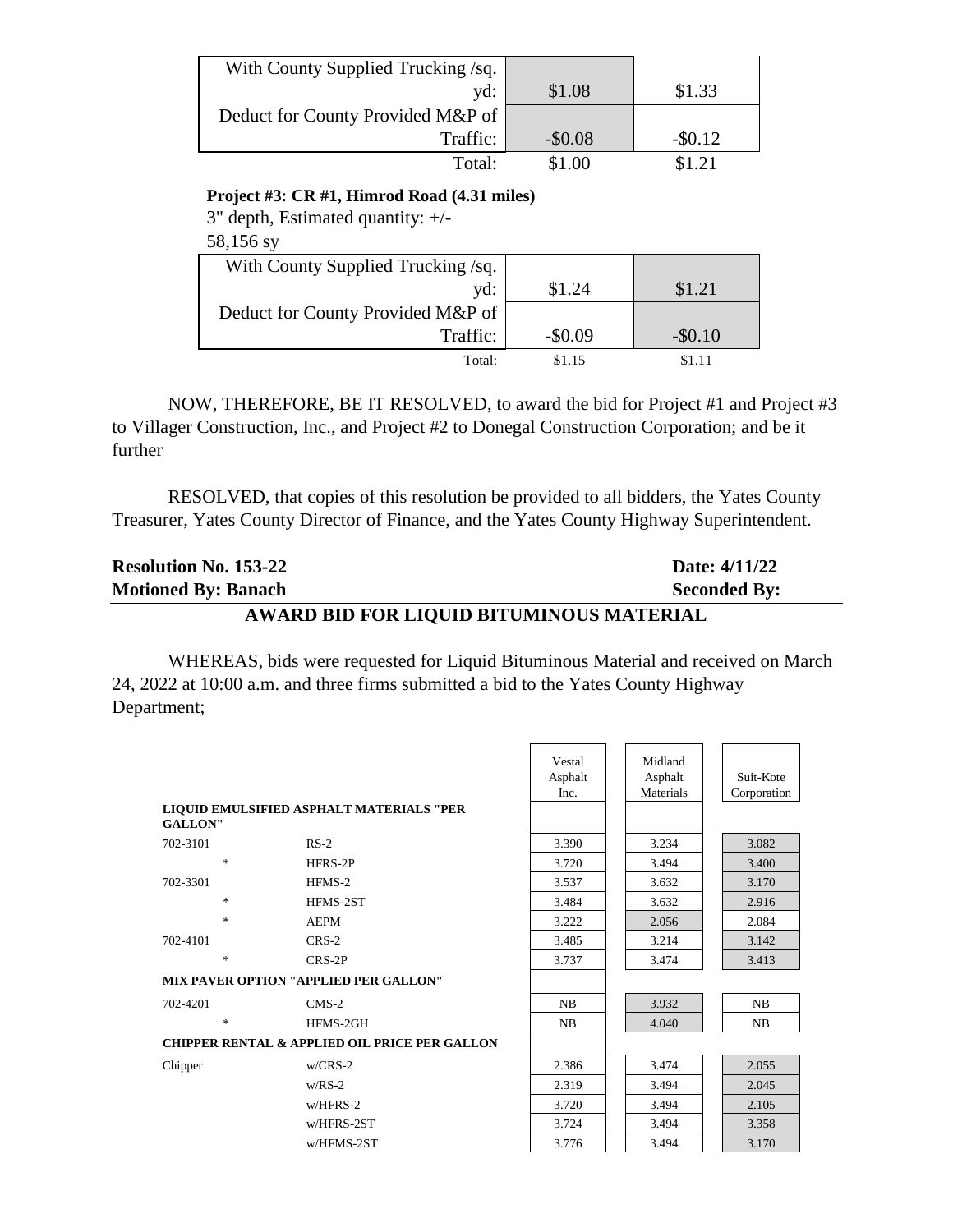| <b>GALLON"</b>       |                                      | <b>PUG MILL and PAVER OPERATIONS "APPLIED PER</b> |              |           |             |
|----------------------|--------------------------------------|---------------------------------------------------|--------------|-----------|-------------|
| 702-3301             |                                      | HFMS-2                                            | 4.530        | NB        | 3.780       |
|                      | $\ast$                               | HFMS-2C                                           | 4.587        | NB        | 3.830       |
| 702-4201             |                                      | $CMS-2$                                           | 4.518        | NB        | 4.231       |
|                      | $\ast$                               | HFMS-2GH                                          | 4.663        | NB        | 3.870       |
|                      |                                      |                                                   |              |           |             |
|                      |                                      |                                                   |              | Midland   |             |
|                      |                                      |                                                   | Vestal       | Asphalt   | Suit-Kote   |
|                      |                                      |                                                   | Asphalt Inc. | Materials | Corporation |
|                      |                                      | RENTAL OF EQUIPMENT INCLUDING OPERATOR            |              |           |             |
|                      |                                      | <b>VIBRATORY DOUBLE DRUM ROLLER</b>               |              |           |             |
|                      |                                      | /DAY                                              | 2,300.00     | NB        | 2,300.00    |
|                      | <b>10-12 TON RUBBER TIRED ROLLER</b> |                                                   |              |           |             |
|                      |                                      | /DAY                                              | 2,150.00     | 2,100.00  | 2,100.00    |
| <b>MIX PAVER</b>     |                                      |                                                   |              |           |             |
|                      |                                      | /DAY                                              | NB           | 3,200.00  | NB          |
| <b>ASPHALT PAVER</b> |                                      |                                                   |              |           |             |
|                      |                                      | /DAY                                              | 3,500.00     | NB        | 3,400.00    |
|                      | MILLING MACHINE (75" DOWN CUT)       |                                                   |              |           |             |
|                      |                                      | /DAY                                              | NB           | NB        | 5,850.00    |
|                      | <b>PUG MILL OPERATION</b>            |                                                   |              |           |             |
|                      |                                      | /DAY                                              | 2,750.00     | 2,900.00  | 2,700.00    |
| <b>CHIPPER</b>       |                                      |                                                   |              |           |             |
|                      |                                      | /DAY                                              | 2,500.00     | 2,600.00  | 2,500.00    |
|                      |                                      |                                                   |              |           |             |

NOW, THEREFORE, BE IT RESOLVED, to award the bid to: Suit Kote Corporation for Liquid Emulsified Asphalt Materials RS-2, HFRS-2P, HFMS-2, HFMS-2ST, CRS-2 and CRS-2P.Chipper Rental & Applied Oil CRS-2, RS-2, HFRS-2, HFRS-2ST, and HFMS-2ST. Pug Mill and Paver Operations HFMS-2, HFMS-2C, CMS-2, and HFMS-2GH. To Midland Asphalt Materials for Liquid Emulsified Asphalt Materials AEPM. Mix Paver Options CMS-2 and HFMS-2GH; and be it further

RESOLVED, to award the bid for Rental of Equipment Including Operator to: Suit Kote Corporation for Vibratory Double Drum Roller, 10-12 Ton Rubber Tired Roller, Asphalt Paver, Milling Machine 75" Down Cut, Pug Mill Operation, and Chipper. To Midland Asphalt Materials Inc. for 10-12 Ton Rubber Tired Roller and Mix Paver. To Vestal Asphalt Inc. for Vibratory Double Drum Roller and Chipper; and be it further

RESOLVED, that copies of this resolution be provided to all bidders, the Yates County Treasurer, Yates County Director of Finance, and Yates County Highway Superintendent.

| <b>Resolution No. 154-22</b>           | Date: $4/11/22$     |  |  |  |
|----------------------------------------|---------------------|--|--|--|
| <b>Motioned By: Banach</b>             | <b>Seconded By:</b> |  |  |  |
| AWARD BID FOR HOT MIX ASPHALT CONCRETE |                     |  |  |  |

WHEREAS, bids were requested for Hot Mix Asphalt Concrete and received on March 24, 2022 at 10:00 a.m. and five firms submitted bids to the Yates County Highway Department: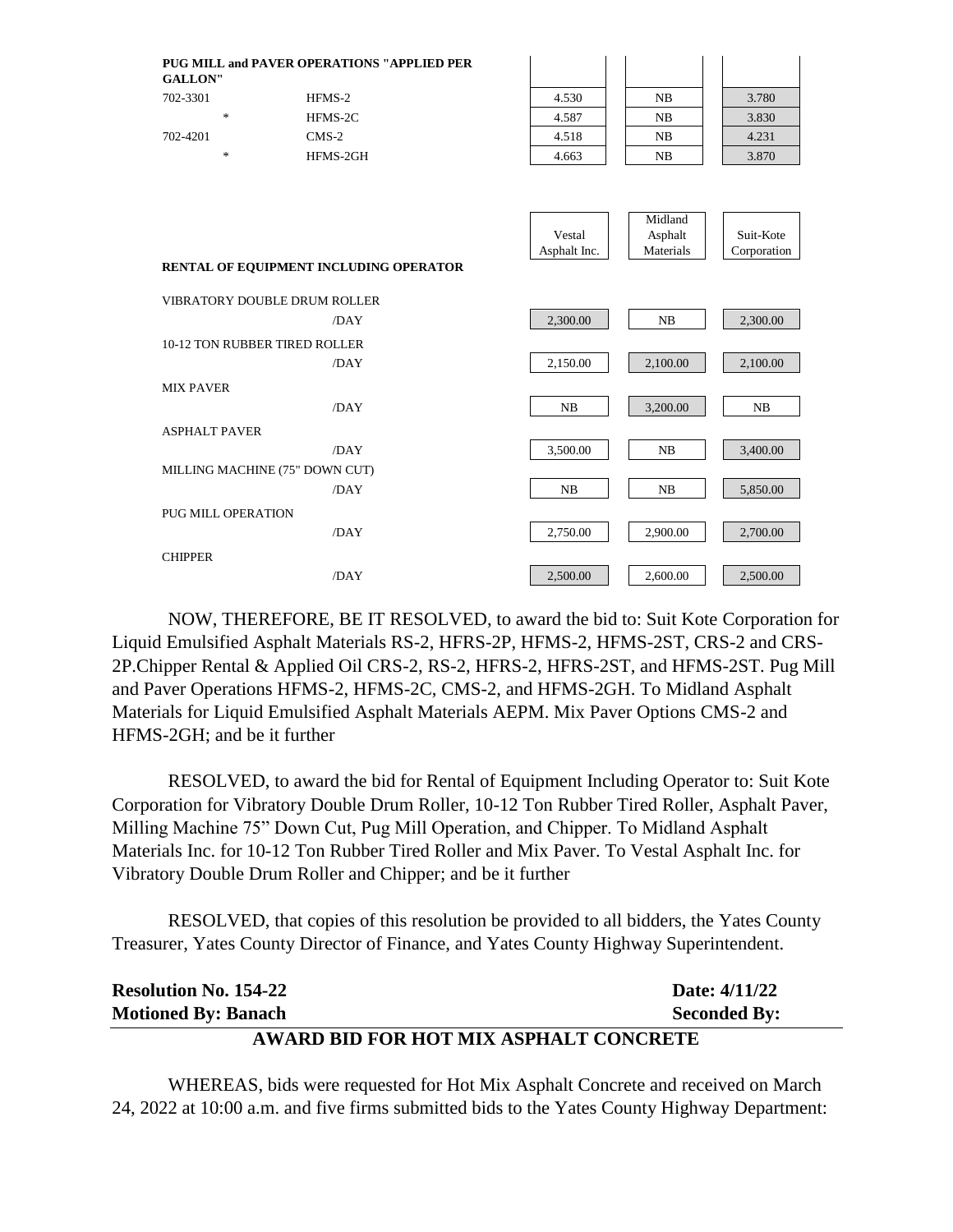|                |            |                |              | Dolomite      |             |
|----------------|------------|----------------|--------------|---------------|-------------|
| <b>BIDDER:</b> | Hanson     |                | Dolomite     | Products Co.  | Seneca      |
|                | Aggregates | Spallina       | Products Co. | Inc. DBA A.L. | Stone       |
|                | NY LLC     | Materials Inc. | Inc.         | <b>Blades</b> | Corporation |

| <b>NYSDOT</b><br><b>ITEM</b> | <b>ITEM</b>            | F.O.B Est. OUANT.<br>(Tons) |         |         |         |         |         |
|------------------------------|------------------------|-----------------------------|---------|---------|---------|---------|---------|
| 403.198902                   | Type 7F Top            | 500-1.000                   | \$73.50 | \$68.50 | \$69.00 | \$68.00 | \$71.00 |
| 403.178302                   | Type 6F Top            | 500-1.000                   | \$72.00 | \$67.00 | \$65.00 | \$64.00 | \$69.00 |
| $*$                          | Fine Binder            | 500-1.000                   | \$65.00 | \$62.00 | \$65.00 | \$64.00 | \$61.00 |
| 403.138902                   | Type 3 Binder          | 500-1.000                   | \$65.00 | \$61.50 | \$62.00 | \$61.00 | \$61.00 |
| 402.097203                   | $9.5 \text{ mm} < 30$  | 500-1,000                   | \$75.50 | \$68.50 | \$69.00 | \$68.00 | \$69.00 |
| 402.127203                   | $12.5 \text{ mm} < 30$ | 500-1.000                   | \$71.50 | \$67.50 | \$65.00 | \$64.00 | \$66.00 |
| 402.197903                   | $19.0 \text{ mm} < 30$ | 500-1.000                   | \$65.00 | \$61.50 | \$62.00 | \$61.00 | \$61.00 |
| 402.257903                   | $25.0 \text{ mm} < 30$ | 500-1.000                   | \$62.00 | \$67.00 | \$61.00 | \$60.00 | \$59.00 |

#### **SPECIFIED IN-PLACE PROJECTS**

#### **Project #1 North Vine Valley Road/Pierce Hill Road**

| From NYSR 245 to the Boat Launch just west of the intersection of<br>North Vine Valley and South Lake Rd |                                     |              |                |    |              |    |
|----------------------------------------------------------------------------------------------------------|-------------------------------------|--------------|----------------|----|--------------|----|
| 3.74 Mi.                                                                                                 | 4,881 tons 19 mm < 30 (2") Unit:    | \$56.89      | \$135.00       | NB | \$78.00      | NB |
|                                                                                                          | 4,074 tons 9.5 mm < 30 (1.5") Unit: | \$66.24      | \$145.00       | NB | \$95.00      | NB |
|                                                                                                          | Total:                              | \$547,541.85 | \$1,249,665.00 |    | \$767,748.00 |    |

#### **Project #2 Lovejoy Road**

|             |          | From CR #22 (East Sherman Hollow Rd) to CR #02 (Ferguson |              |                |    |                |    |
|-------------|----------|----------------------------------------------------------|--------------|----------------|----|----------------|----|
| Corners Rd) |          |                                                          |              |                |    |                |    |
|             | 5.85 Mi. | 7,634 tons 19 mm < 30 (2") Unit:                         | \$54.83      | \$135.00       | NB | \$78.00        | NB |
|             |          | 6,373 tons 9.5 mm < 30 $(1.5")$ Unit:                    | \$64.36      | \$145.00       | NB | \$95.00        | NB |
|             |          | Total:                                                   | \$828,738.50 | \$1,954,675.00 |    | \$1,200,887.00 |    |

|            |                                                  | <b>BIDDER:</b>                        | Hanson<br>Aggregates<br>NY LLC | Spallina<br>Materials Inc. | Dolomite<br>Products Co.<br>Inc. | Dolomite<br>Products Co.<br>Inc. DBA<br>A.L. Blades | Seneca Stone<br>Corporation |
|------------|--------------------------------------------------|---------------------------------------|--------------------------------|----------------------------|----------------------------------|-----------------------------------------------------|-----------------------------|
| Project #3 | <b>Himrod Road</b>                               |                                       |                                |                            |                                  |                                                     |                             |
|            | From CR #36 (Plum Point Rd) to CR #28 (Leach Rd) |                                       |                                |                            |                                  |                                                     |                             |
|            |                                                  |                                       |                                |                            |                                  |                                                     |                             |
|            | 4.31 Mi.                                         | 5,625 tons 19 mm < 30 (2") Unit:      | \$56.20                        | \$135.00                   | NB                               | \$78.00                                             | NB                          |
|            |                                                  | 4,695 tons 9.5 mm < 30 $(1.5")$ Unit: | \$66.29                        | \$145.00                   | NB                               | \$95.00                                             | NB                          |
|            |                                                  | Total:                                | \$627,356.55                   | \$1,440,150.00             |                                  | \$884,775.00                                        |                             |

#### **UNSPECIFIED IN-PLACE PROJECTS**

| 403.198302    | Type 7F3 Top           | Base Bid: | \$108.75 | \$115.00 | NB | NB | \$90.00 |
|---------------|------------------------|-----------|----------|----------|----|----|---------|
| 403.178302    | Type 6F3 Top           | Base Bid: | \$107.00 | \$115.00 | NB | NB | \$88.00 |
| $\frac{1}{2}$ | Fine Binder            | Base Bid: | \$100.75 | \$115.00 | NB | NB | \$80.00 |
| 403.138902    | Type 3 Binder          | Base Bid: | \$100.50 | \$110.00 | NB | NB | \$80.00 |
| 402.097203    | $9.5 \text{ mm} < 30$  | Base Bid: | \$109.50 | \$115.00 | NB | NB | \$89.00 |
| 402.127203    | $12.5 \text{ mm} < 30$ | Base Bid: | \$106.50 | \$115.00 | NB | NB | \$86.00 |
| 402.197903    | $19.0 \text{ mm} < 30$ | Base Bid: | \$100.75 | \$110.00 | NB | NB | \$81.00 |
| 402.257903    | $25.0 \text{ mm} < 30$ | Base Bid: | \$98.25  | \$110.00 | NB | NB | \$79.00 |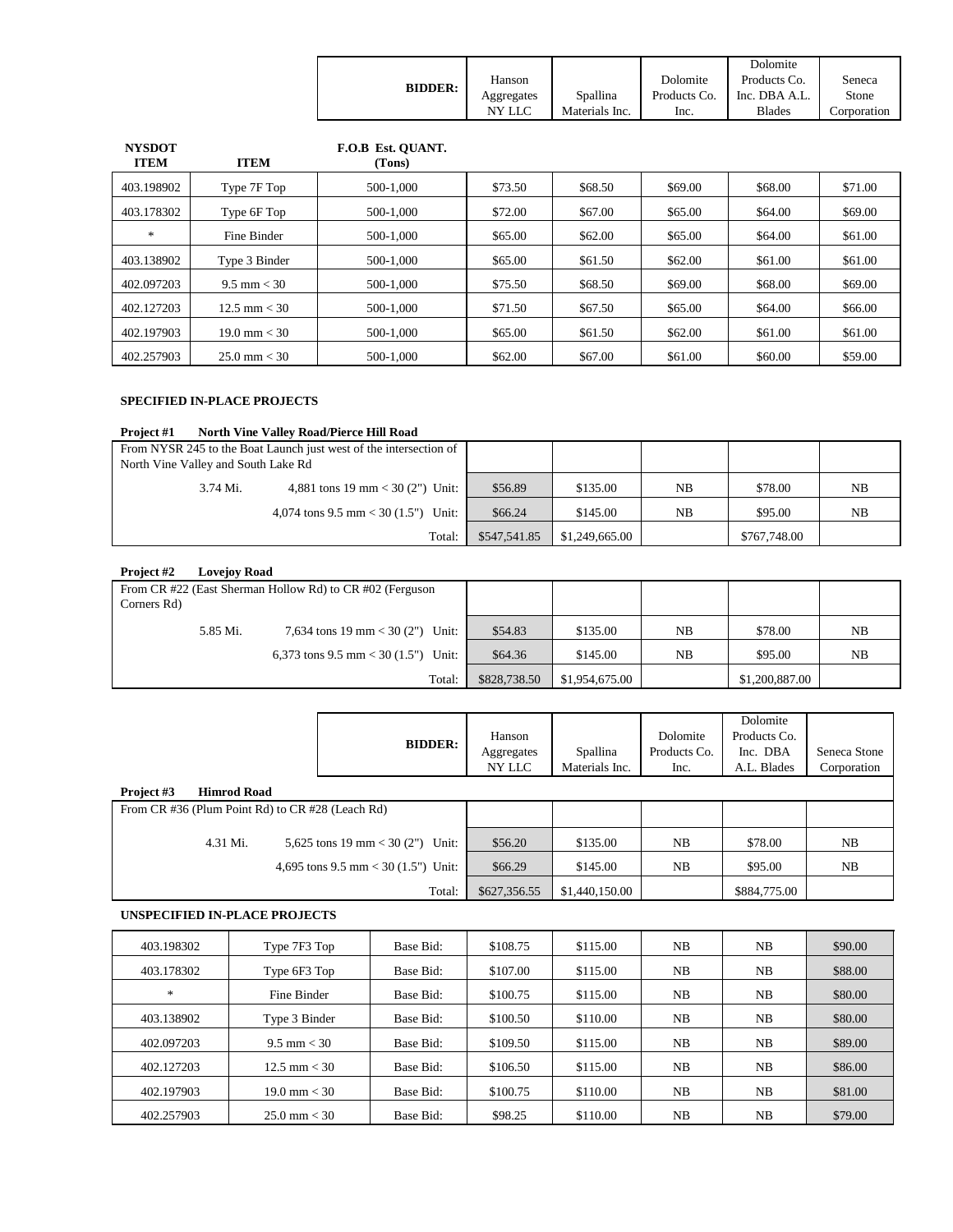NOW, THEREFORE, BE IT RESOLVED, due to various worksites throughout the County, the bid award for F.O.B. materials shall be awarded to all bidders and the purchase of F.O.B. from any vendor shall be determined by combining the price per ton at the vendor yard and the Yates County cost for hauling the materials to the job site; and be it further

RESOLVED, that Specified In-Place Project #1, Project #2, and Project #3 shall be awarded to Hanson Aggregates NY LLC. Unspecified In Place Projects to Seneca Stone Corporation for all items; and be it further

RESOLVED, that copies of this resolution be provided to all bidders, the Yates County Treasurer, Yates County Director of Finance, and Yates County Highway Superintendent.

| <b>Resolution No. 155-22</b>                 | Date: 4/11/22       |  |  |  |
|----------------------------------------------|---------------------|--|--|--|
| <b>Motioned By: Banach</b>                   | <b>Seconded By:</b> |  |  |  |
| AWARD BID FOR PAVER PLACED SURFACE TREATMENT |                     |  |  |  |

WHEREAS, bids were requested for Paver Placed Surface Treatment and received on March 24, 2022 at 10:00 a.m. and one firm submitted a bid to the Yates County Highway Department:

|                      | Midland                        |  |
|----------------------|--------------------------------|--|
|                      | Asphalt                        |  |
|                      | Materials                      |  |
| PRICE/SY             |                                |  |
| Range                |                                |  |
| 5,000 to 15,000      |                                |  |
| <b>SY</b>            |                                |  |
| <b>TYPE A - 1/4"</b> | \$5.66                         |  |
| <b>TYPE B - 3/8"</b> | \$5.55                         |  |
| TYPE C - 1/2"        | \$5.55                         |  |
| 15,001-30,000        |                                |  |
| <b>SY</b>            |                                |  |
| <b>TYPE A - 1/4"</b> | \$5.25                         |  |
| TYPE B - 3/8"        | \$5.19                         |  |
| TYPE C - 1/2"        | \$5.19                         |  |
|                      |                                |  |
| 30,001 plus SY       |                                |  |
| <b>TYPE A - 1/4"</b> | \$5.15                         |  |
| TYPE B - 3/8"        | \$5.08                         |  |
| <b>TYPE C - 1/2"</b> | \$5.08                         |  |
| Add-on               | \$<br>\$0.10                   |  |
|                      | (per square yard if Contractor |  |
|                      | furnishes and operates         |  |
|                      | compaction                     |  |
|                      | equipment)                     |  |
| Add-on               | \$<br>\$0.60                   |  |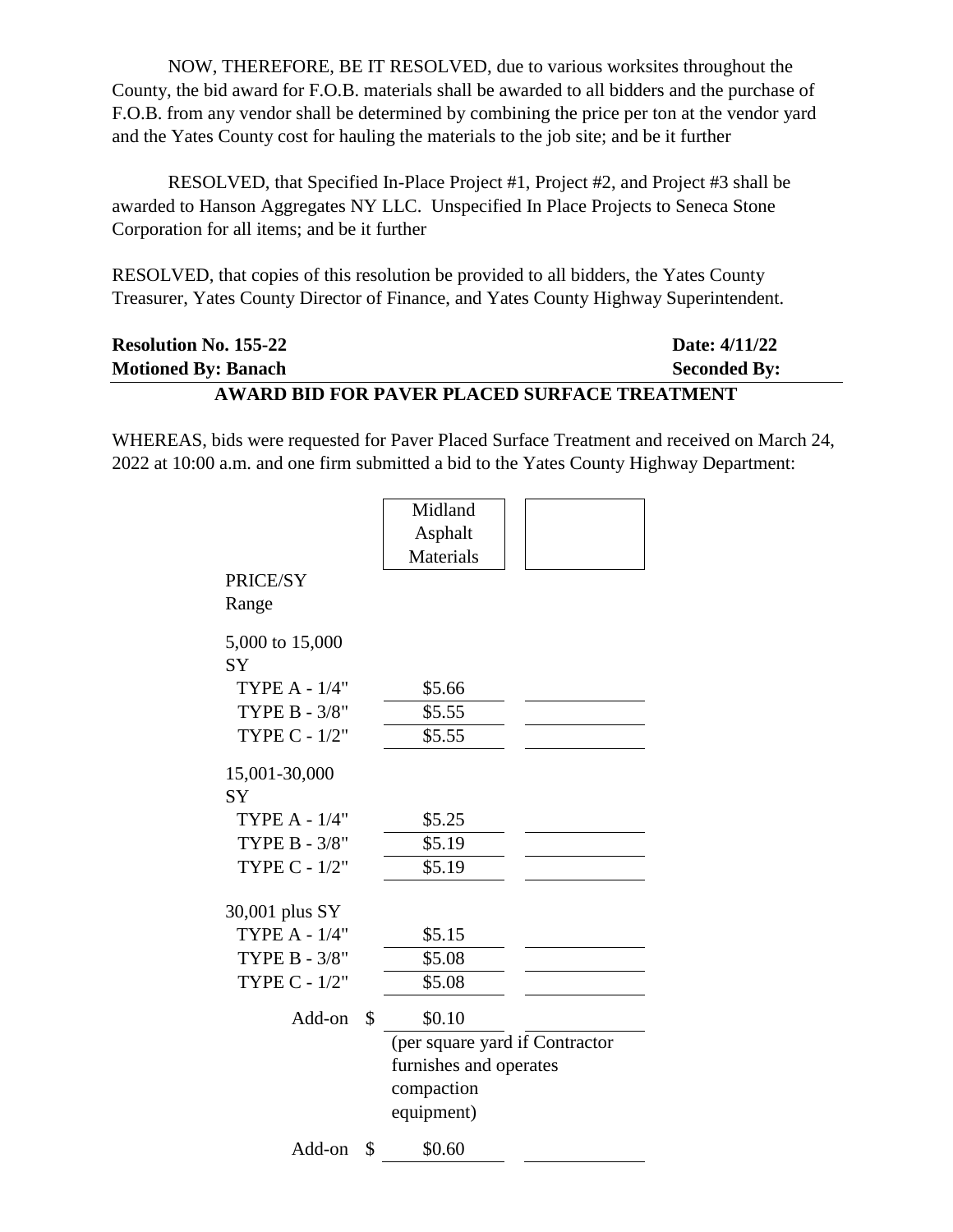(per square yard if Contractor furnishes hauling of hot mix asphalt from plant to job site) Add-on \$ \$0.25 (per square yard if Contractor supplies M&P of Traffic) Add-on \$ \$0.15 (per square yard if warm mix additive is used) Add-on \$ \$12.00 (per lineal foot for milling necessary rebates at 2 feet wide) Add-on \$ \$0.35 (per lineal foot for abrading pavement striping at 4 inches wide) Add-on \$ \$110.00 (each for abrading pavement symbols)

NOW, THEREFORE, BE IT RESOLVED, to award the bid to Midland Asphalt; and be it further

RESOLVED, that copies of this resolution be provided to all bidders, the Yates County Treasurer, Yates County Director of Finance, and Yates County Highway Superintendent.

| <b>Resolution No. 156-22</b>                                             | Date: 4/11/22       |
|--------------------------------------------------------------------------|---------------------|
| <b>Motioned By: Banach</b>                                               | <b>Seconded By:</b> |
| <b>COMMENCE SEORA REVIEW AND EVALUATE NEED FOR LOCAL APPROVAL</b>        |                     |
| <b>FOR THE HIGHWAY, OFFICE OF EMERGENCY SERVICES &amp; PUBLIC HEALTH</b> |                     |
| <b>FACILITY PROJECT</b>                                                  |                     |

WHEREAS, Yates County ("County") commissioned a highway department conditions and needs assessment study in 2019 and received a Highway Department Assessment and Recommendations Report ("Report") in September 2019; and

WHEREAS, as a result of the study and Report, the County desires to install a Highway, Office of Emergency Services & Public Health facility located in the Town of Benton (the "Project"); and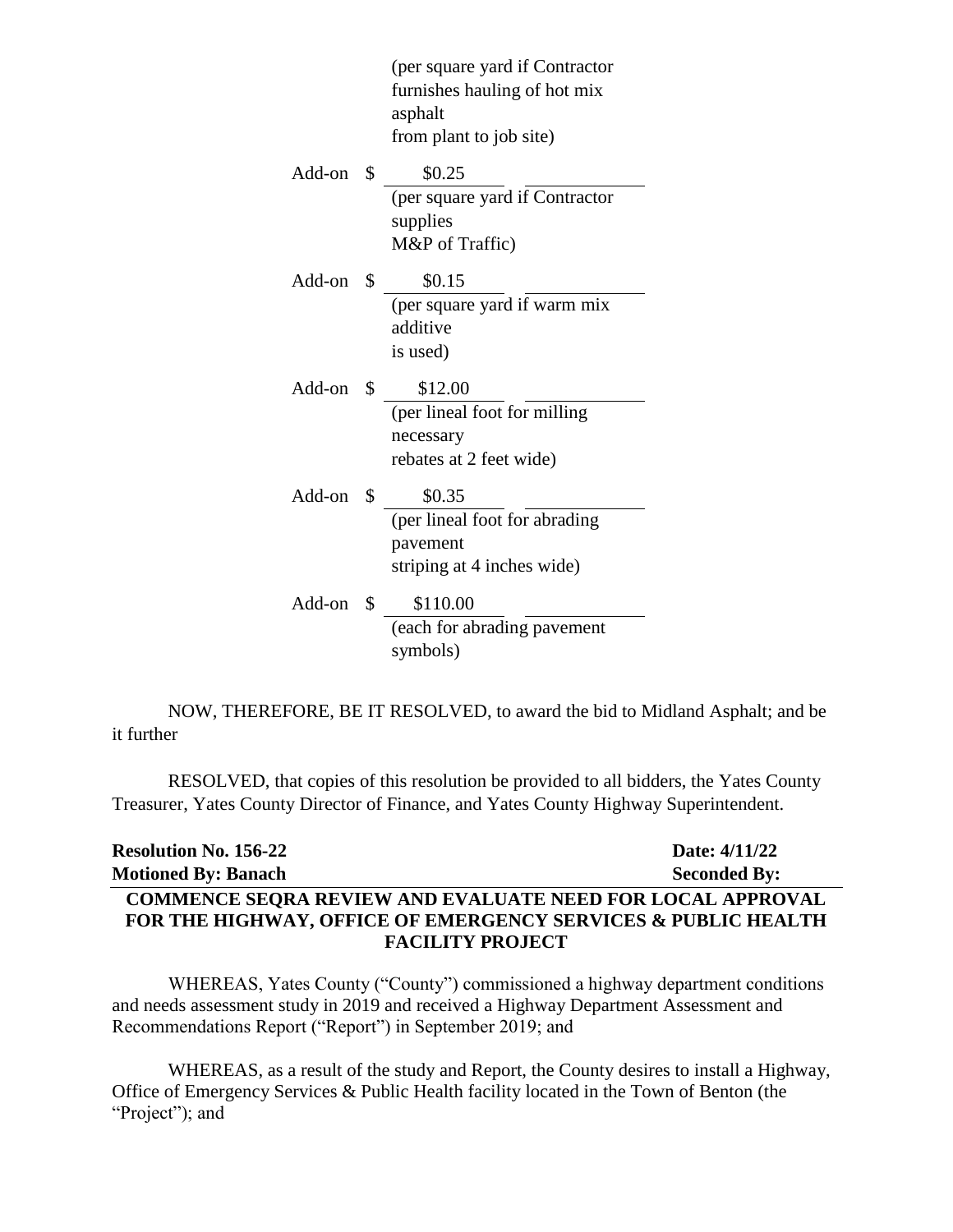WHEREAS, the purpose of the Project is to improve efficiencies of the Highway Department and facilitate the provision and readiness of services by Public Health and Office of Emergency Services Personnel for the benefit of all County residents; and

WHEREAS, the Project will include, in relevant part, the acquisition of real property interests, the design and construction of a new Highway, Offices of Emergency Services and Public Health facility; and

WHEREAS, the County has to date, and will continue in the future, to share information with the Town of Benton concerning the Project; and

WHEREAS, at the present time it is anticipated that the Town of Benton will not require strict compliance with local land use regulations for the Project; and

WHEREAS, the County desires to comply with the requirements of State Environmental Quality Review Act ("SEQRA") and its implementing regulations set forth at 6 NYCRR Part 617; and

WHEREAS, the County desires (i) to classify the type of action for which the Project qualifies under SEQRA, (ii) to serve as lead agency for the SEQRA review of the Project, and (iii) in furtherance of the foregoing, to engage in a coordinated review and provide Part 1 of the Full Environmental Assessment Form ("FEAF") to other interested and involved agencies for their review and comment

NOW, THEREFORE, BE IT RESOLVED, that the County states its desire, upon the consent of other involved agencies, to serve as "Lead Agency" for the Project's environmental review and preliminarily classifies the Project as a Type "I" Action under SEQRA; and be it further

RESOLVED, that the County hereby authorizes its staff and consultants to complete Part 1 of the FEAF and to send it, together with a copy of this Resolution, to all involved and interested agencies, and to request involved agencies to consent to the County's serving as lead agency for the SEQRA review; and be it further

RESOLVED, that the County has determined that an important public interest would be served by the Project for the purpose to advance efficiencies by highway personnel, public health staff and the office of emergency services for the benefit of all County residents; and be it further

RESOLVED, that the County hereby determines that locations for the Project in the Town of Benton can best serve the public interest, and that the County is therefore committed to a process of information-sharing with municipal representatives of the Town; and be it further

RESOLVED, that the County anticipates that any local approvals for the Project will be granted on a timely basis or may not be required based on consideration of applicable laws; and be it further

RESOLVED, that this resolution shall take effect immediately; and be it further

RESOLVED, that a copy of this Resolution shall be filed with the County Clerk and copies sent to the County Attorney, Highway Superintendent, Director of Emergency Services, Director of Public Health, Administrator, Planner, the Town of Benton, Mike LaMontagne of C & S Engineers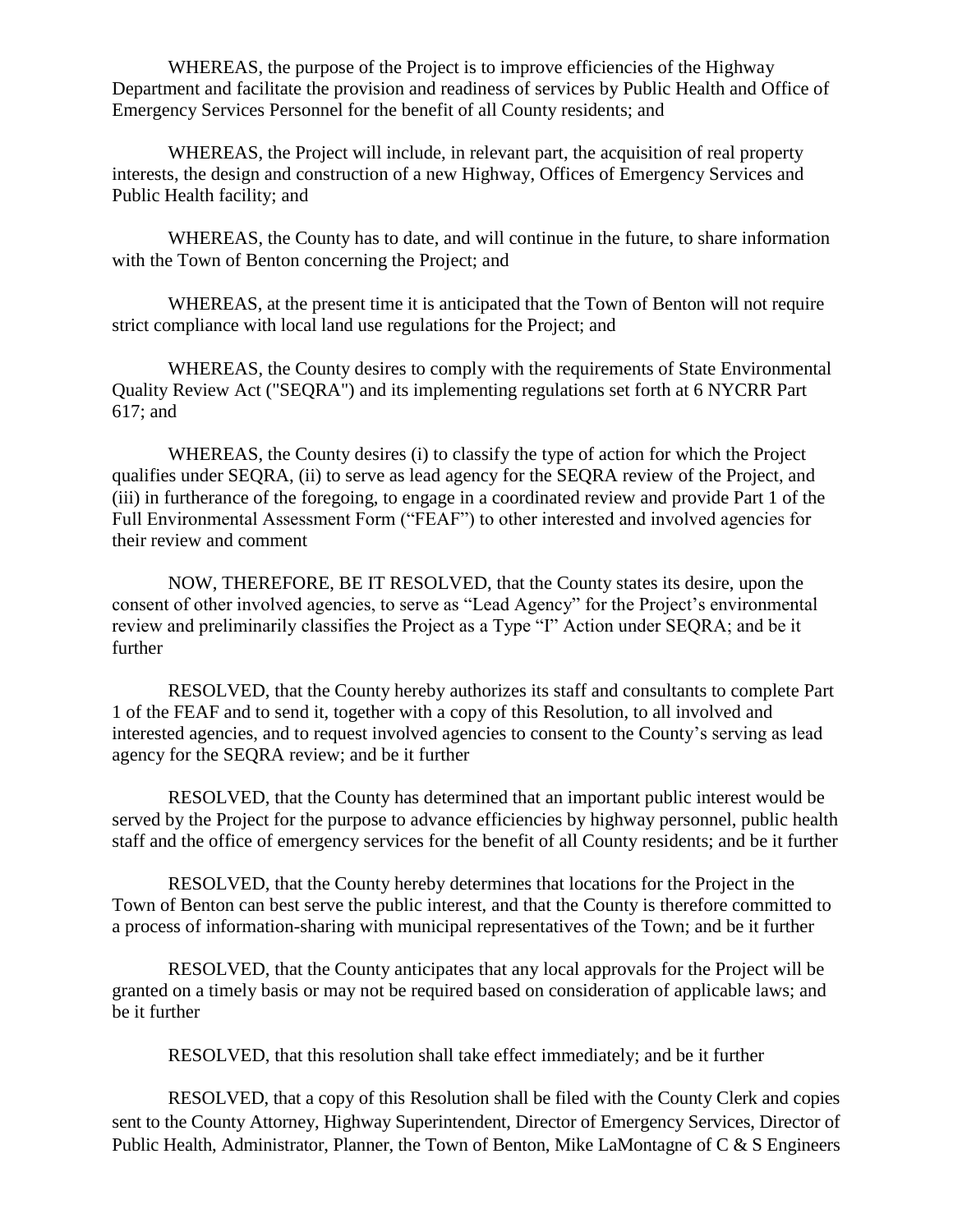and Robert Tyson of Bond Schoeneck and King Attorneys

# **Resolution No. 157-22 Date: 4/11/22 Motioned By: Banach Seconded By: AUTHORIZING THE IMPLEMENTATION AND FUNDING OF THE COSTS OF 100% OF THE COSTS OF A TRANSPORTATION PROJECT, WHICH MAY BE ELIGIBLE FOR FEDERAL-AID AND/OR STATE-AID, OR REIMBURSEMENT FROM BRIDGE NY FUNDS**

WHEREAS, a project for the Bridge NY (3): Bridge Replacement (BIN 2219180) Haley Road over Big Stream, Town of Barrington, Yates County P.I.N. 6755.55 (the Project") is eligible for funding under Title 23 U.S. Code, as amended, that calls for the apportionment of the costs such program to be borne at the ratio of 95% Federal funds and 5% non-federal funds; and

WHEREAS, the County of Yates will design, let and construct the Project; and

WHEREAS, the County of Yates desires to advance the Project by making a commitment of 100% of the costs of the work for the Project or portions thereof;

NOW, THEREFORE, the Yates County Legislative Board, duly convened does hereby

RESOLVE, that the Legislature of the County of Yates hereby approves the above-subject Project; and be it further

RESOLVED, that the Legislature of the County of Yates hereby authorizes the County of Yates to pay 100% of the cost of Design and Right of Way Incidentals work for the Project or portions thereof, with the understanding that qualified costs may be eligible for federal-aid, stateaid, or reimbursement from Bridge NY funds; and be it further

RESOLVED, that the Yates County Legislative Board hereby agrees that the County of Yates shall be responsible for all costs of the Project which exceed the amount of federal-aid, stateaid, or NY Bridge funding awarded to the County of Yates; and be it further

RESOLVED, that in the event the Project costs not covered by federal-aid, state-aid, or NY Bridge funding exceed the amount appropriated above, the County of Yates shall convene as soon as possible to appropriate said excess amount immediately upon the notification by the New York State Department of Transportation thereof; and be it further

RESOLVED, that County of Yates hereby agrees that construction of the Project shall begin no later than twenty-four (24) months after award and the construction phase of the Project shall be completed within thirty (30) months; and it is further

RESOLVED, that the Chairperson of the Yates County Legislature of the County of Yates be and is hereby authorized to execute on behalf of the County of Yates all necessary agreements, certifications or reimbursement requests for federal-aid and/or state-aid with the New York State Department of Transportation in connection with the advancement or approval of the Project and providing for the administration of the Project and the County of Yates' funding of Project costs and permanent funding of the local share of federal-aid and state-aid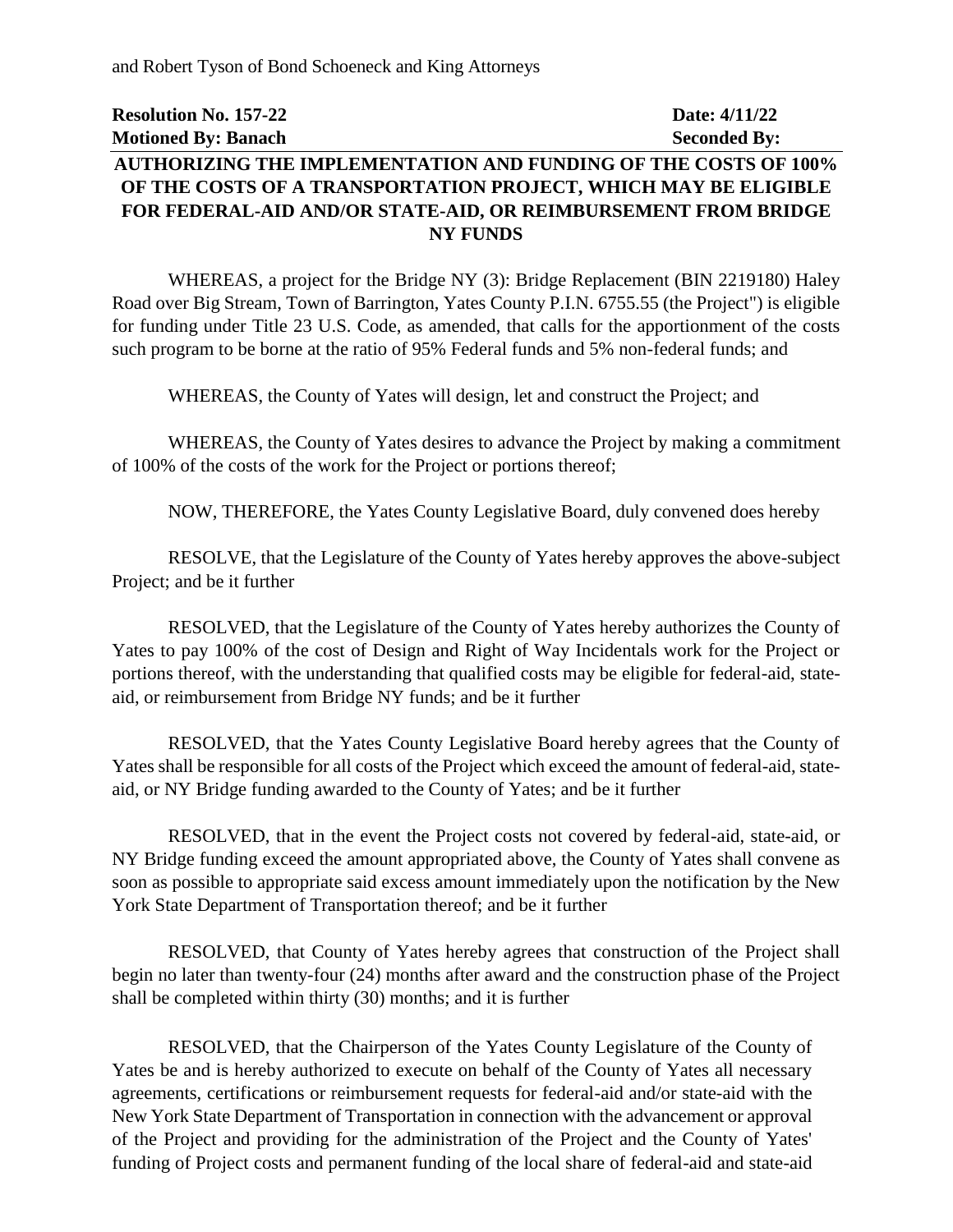eligible Project costs and all Project costs within appropriations therefore that are not so eligible; and be it further

RESOLVED, that a certified copy of this resolution be filed with the New York State Commissioner of Transportation by attaching it to any necessary Agreement in connection with the Project; and be it further

RESOLVED, this Resolution shall take effect immediately.

# **Resolution No. 158-22 Date: 4/11/22 Motioned By: Banach Seconded By: AUTHORIZE LEGISLATURE CHAIRWOMAN TO SIGN AN AGREEMENT FOR THE ENGINEERING AND DESIGN OF THE BRIDGE NY PROJECT KNOWN AS HALEY ROAD OVER BIG STREAM (PIN 6755.55)**

WHEREAS, Resolution 156-22 authorized participation in and the implementation and funding of a BRIDGE NY federal aid eligible superstructure replacement project known as Haley Road over Big Stream (PIN 6755.55) in the Town of Barrington, Yates County; and

WHEREAS, Engineering and Design work is required to develop plans and specifications to replace the superstructure; and

WHEREAS, Barton and Loguidice, D.P.C. was selected as the engineering consultant for this project;

NOW, THEREFORE, BE IT RESOLVED, that the Chairwoman of the Yates County Legislature is authorized to sign the Engineering and Design agreement with Barton and Loguidice, D.P.C contingent upon approval of the contract by the Yates County Attorney; and be it further

RESOLVED, that the Yates County Legislature Chairwoman is authorized to execute all subsequent and necessary Engineering and Construction Inspection agreements throughout the duration of the project; and be it further

RESOLVED, that copies of this resolution be forwarded to the Yates County Treasurer, Yates County Director of Finance, Barton and Loguidice, D.P.C., and the Yates County Highway Superintendent.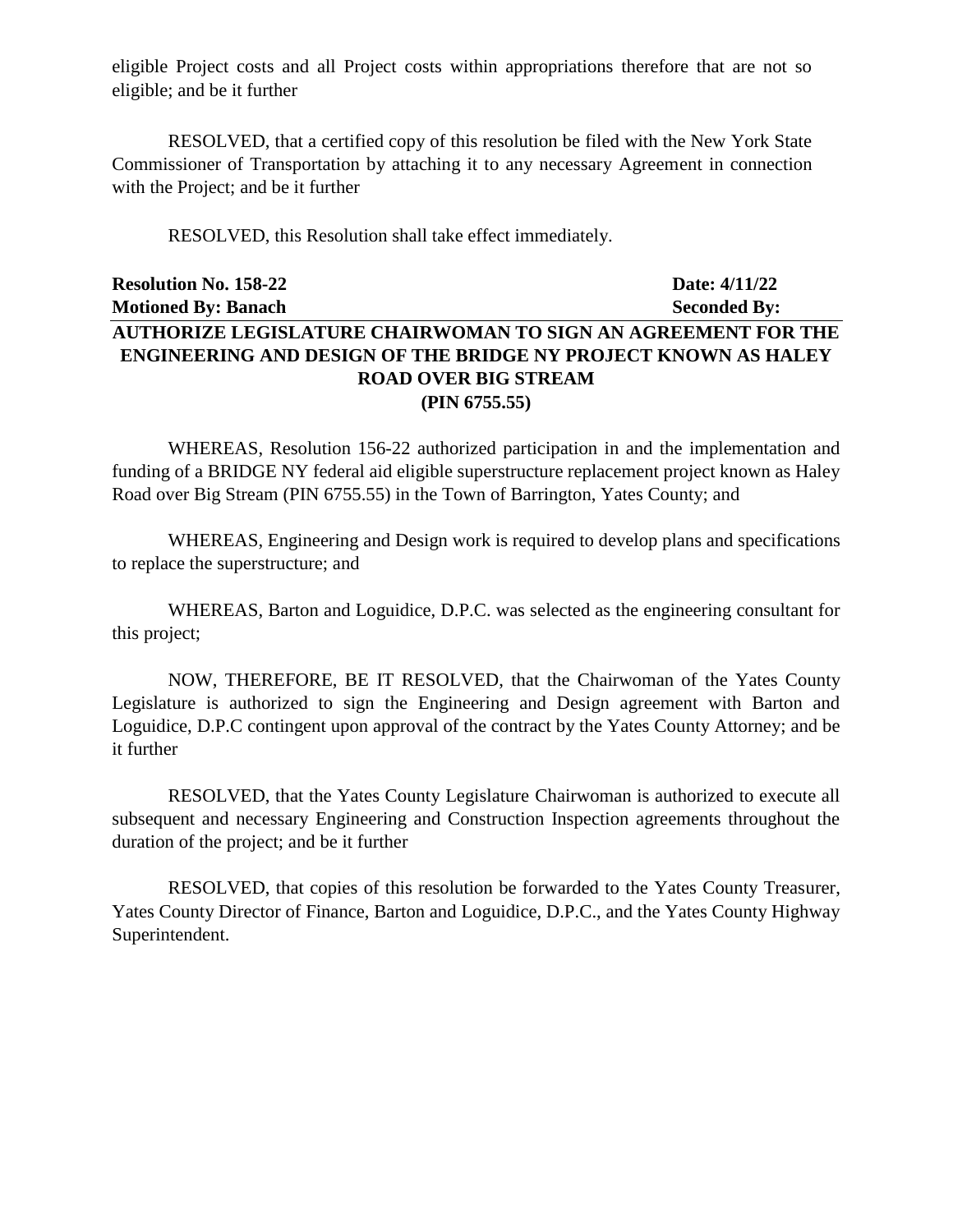## **DESIGNATE DEPUTY HIGHWAY SUPERINTENDENT AS THE RESPONSIBLE LOCAL OFFICIAL (RLO) FOR THE BRIDGE NY PROJECT KNOWN AS HALEY ROAD OVER BIG STREAM (PIN 6755.55)**

WHEREAS, Resolution 156-22 authorized funding for and participation in a federal aid eligible bridge replacement project know as Haley Road over Big Stream (PIN 6755.55) in the Town of Barrington, Yates County; and

WHEREAS, the NYSDOT requires the project sponsor (Yates County) to name a Responsible Local Official (RLO); and

WHEREAS, the RLO must sign the Initial Project Proposal, Smart Growth and Complete Streets documents, monitor the Equitable Business Opportunities (EBO) system for the duration of the project, sign Right-of-Way documents, ensure construction is completed in compliance with the project plans and specifications and sign the Final Acceptance certificate;

NOW, THEREFORE, BE IT RESOLVED, to designate the Yates County Deputy Highway Superintendent to be the RLO for PIN 6755.55; and be it further

RESOLVED, that a copy of this resolution be sent to the Yates County Highway Department and the New York State Department of Transportation.

| <b>Resolution No. 160-22</b>                      | Date: 4/11/22       |
|---------------------------------------------------|---------------------|
| <b>Motioned By: Banach</b>                        | <b>Seconded By:</b> |
| <b>AMENDMENT TO RESOLUTION NO. 14-22</b>          |                     |
| (AUTHORIZED EXCEPTIONS TO THE PROCUREMENT POLICY) |                     |

WHEREAS, Resolution 14-22 authorized the exceptions to the procurement policy; and

WHEREAS, the Building Maintenance Supervisor would like to add another buying contract to the list;

NOW, THEREFORE, BE IT RESOLVED, that Resolution 14-22 be amended to include "Buy Board" as an approved contract for purchasing; and be it further

RESOLVED, that copies of this resolution be provided to the Director of Finance, Budget Officer, Building Maintenance Supervisor, and County Treasurer.

| <b>Resolution No. 161-22</b>                                    | Date: 4/11/22       |
|-----------------------------------------------------------------|---------------------|
| <b>Motioned By: Banach</b>                                      | <b>Seconded By:</b> |
| <b>AUTHORIZE CHAIRWOMAN TO SIGN CONTRACT WITH CHEMSEARCH FE</b> |                     |

WHEREAS, the cooling tower at the Public Safety Building requires monitoring and treatment to maintain the proper water chemistry; and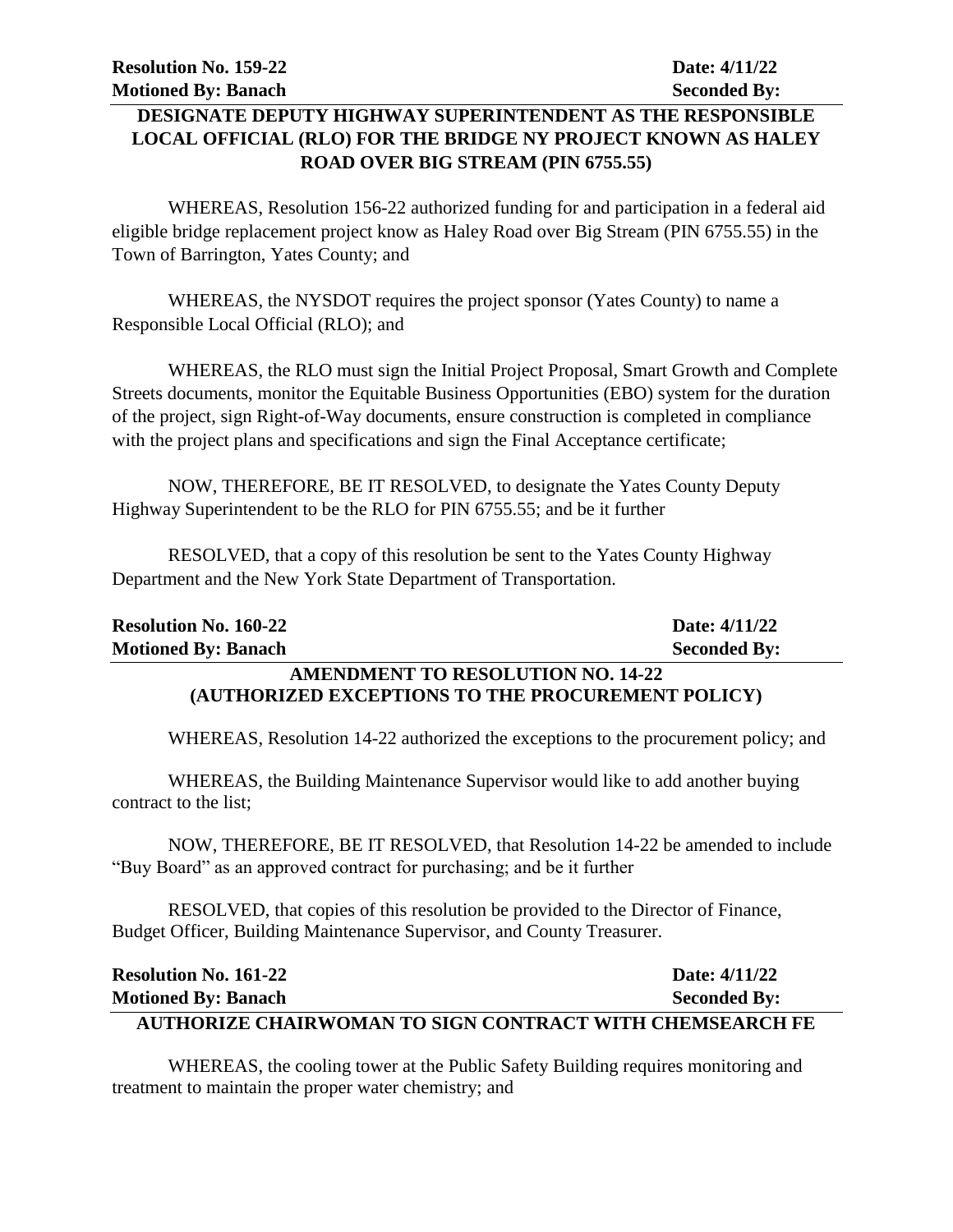WHEREAS, the Building Maintenance Supervisor has received a proposal from Chemsearch FE under the Buy Board contract #629-20 for the annual cost of \$3,596.15 for these service;

NOW, THEREFORE, BE IT RESOLVED, that upon the approval of the County Attorney, the Chairwoman of the Legislature is authorized to enter into a contract with Chemsearch FE for monitoring and treatment to maintain the proper water chemistry of the PSB cooling tower; and be it further

RESOLVED, that said contract will run from 4/1/22 to 3/31/25 for an amount not to exceed \$3,596.15 per year; and be it further

RESOLVED, that copies of this resolution be provided to the Director of Finance, Budget Officer, Building Maintenance Supervisor, and County Treasurer.

| <b>Resolution No. 162-22</b>                                       | Date: 4/11/22       |
|--------------------------------------------------------------------|---------------------|
| <b>Motioned By: Holgate</b>                                        | <b>Seconded By:</b> |
| <b>AUTHORIZE CHAIRMAN TO SIGN CONTRACT WITH LABELLA ASSOCIATES</b> |                     |
| <b>FOR ONE TOUCH MAKE READY SERVICES FOR PHASE 1B OF THE YATES</b> |                     |
| <b>COUNTY</b>                                                      |                     |
| <b>RECONNECT PROJECT</b>                                           |                     |

WHEREAS, Yates County (hereinafter referred to as "County") has been awarded a USDA ReConnect grant to enable design and construction of a fiber-to-the premises broadband network to reach the unserved and underserved with regard to internet access; and

WHEREAS, the County has signed Pole Attachment Agreements with New York State Electric & Gas Corporation (hereinafter referred to as "NYSEG") and Frontier Communications (hereinafter referred to as "Frontier") licensing the use of NYSEG and Frontier poles for attaching and maintaining its telecommunications fiber; and

WHEREAS, in order to proceed with the actual attachments, NYSEG and Frontier charge an application fee covering Make Ready activities including field survey, design analysis, design system entry, mid-span measurement, structural analysis, construction inspection; and

WHEREAS, NYSEG and Frontier recommend that the County follow One Touch Make Ready processing where some of these activities are out-sourced to a certified engineering firm in return for a reduced application fee and a more stream-lined, efficient process; and

WHEREAS, LaBella Associates (hereinafter referred to as "LaBella") is certified by NYSEG and Frontier for these activities; and

WHEREAS, the County has previously signed a One Touch Make Ready Service agreement with LaBella covering NYSEG and Frontier poles included in Phase IA of the ReConnect project; and

WHEREAS, an additional 285 NYSEG and Frontier poles have been identified to complete Phase 1B of the ReConnect project and LaBella has submitted a One Touch Make Ready Services proposal for these Phase 1B poles;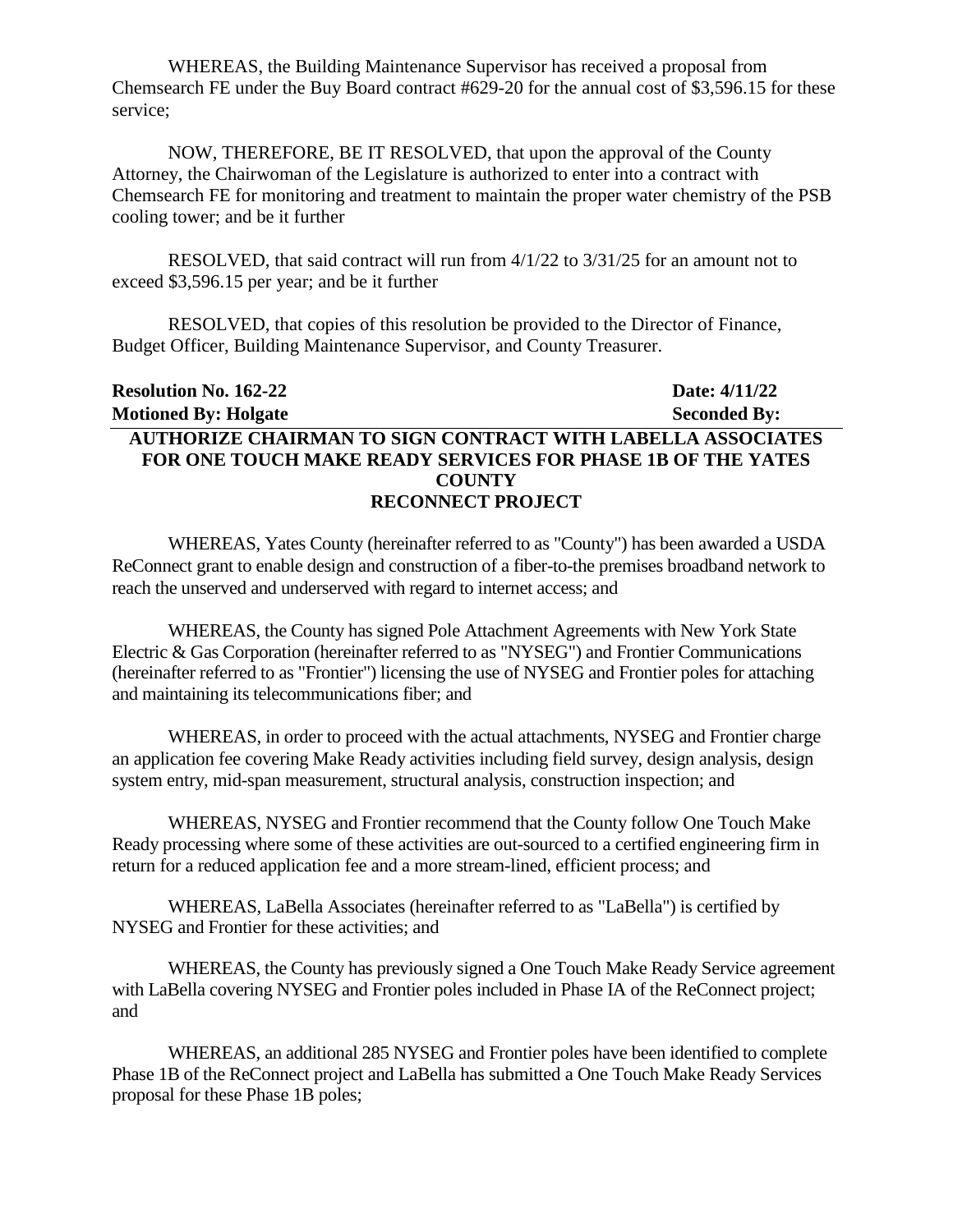NOW, THEREFORE, BE IT RESOLVED, that upon the approval of the County Attorney, the Chairman of the Legislature is authorized to enter into a contract with LaBella for its provision of the above recited services, for a price not to exceed \$49,050; and be it further

RESOLVED, that copies of this resolution be provided to LaBella, USDA/RUS, County Administrator, Director of Finance, Treasurer, Planner, and the Grant Specialist.

| <b>Resolution No. 163-22</b>                                | Date: 4/11/22       |
|-------------------------------------------------------------|---------------------|
| <b>Motioned By: Holgate</b>                                 | <b>Seconded By:</b> |
| AUTHORIZE CHAIRWOMAN TO SIGN INTER-MUNICIPAL AGREEMENT WITH |                     |
| SCHUYLER COUNTY FOR HOUSEHOLD HAZARDOUS WASTE DAY SERVICES  |                     |

WHEREAS, Schuyler County and Yates County will be holding a joint 2022 Household Hazardous Waste Day for residents of Yates and Schuyler counties on July 23<sup>rd</sup>, 2022; and

WHEREAS, Yates County has agreed to pay \$4,500 for its participation along with supplying a dump truck for said event;

NOW, THEREFORE, BE IT RESOLVED, that upon the approval of the County Attorney, the Chairwoman is hereby authorized to sign an inter-municipal agreement with Schuyler County; and be it further

RESOLVED, that a copy of the resolution be provided to the Schuyler County Planner.

| <b>Resolution No. 164-22</b>                                      | Date: $4/11/22$     |
|-------------------------------------------------------------------|---------------------|
| <b>Motioned By: Holgate</b>                                       | <b>Seconded By:</b> |
| <b>AUTHORIZE LETTER OF SUPPORT FOR FINGER LAKES LAND TRUST TO</b> |                     |
| SUBMIT AN APPLICATION TO NYS DEPT OF AG AND MARKETS FOR THE       |                     |
| PURCHASE OF A CONSERVATION EASEMENT ON HENDERSON FARM             |                     |

WHEREAS, an email was received from the Finger Lakes Land Trust on March 18, 2022 requesting a letter of support from the County Planner, for the purchase of a 413 acre conservation easement at the Henderson Farm. 2932 Route 14A, Penn Yan, NY 14527; and

WHEREAS, Finger Lakes Land Trust is making an application to the NYS Department of Ag and Markets for the funding of this purchase; and

WHEREAS, the first county goal listed in the Comprehensive Plan "RELATED TO NATURAL RESOURCES AND ENVIONMENTAL PROTECTION," is "To preserve that land for agriculture which are identified as having unique value"; and

WHEREAS, the USDA soil report classifies the soils on this property as a mix of 3 classifications. "Farmland of statewide importance", "All areas are prime farmland," and "Prime farmland if drained;"

NOW, THEREFORE, BE IT RESOLVED, that the Planner is authorized to prepare and send a letter of support to the Finger Lakes Land Trust for said application; and be it further

RESOLVED, that a copy of this resolution be furnished to the Planner and to Elizabeth Newbold, Finger Lakes Land Trust.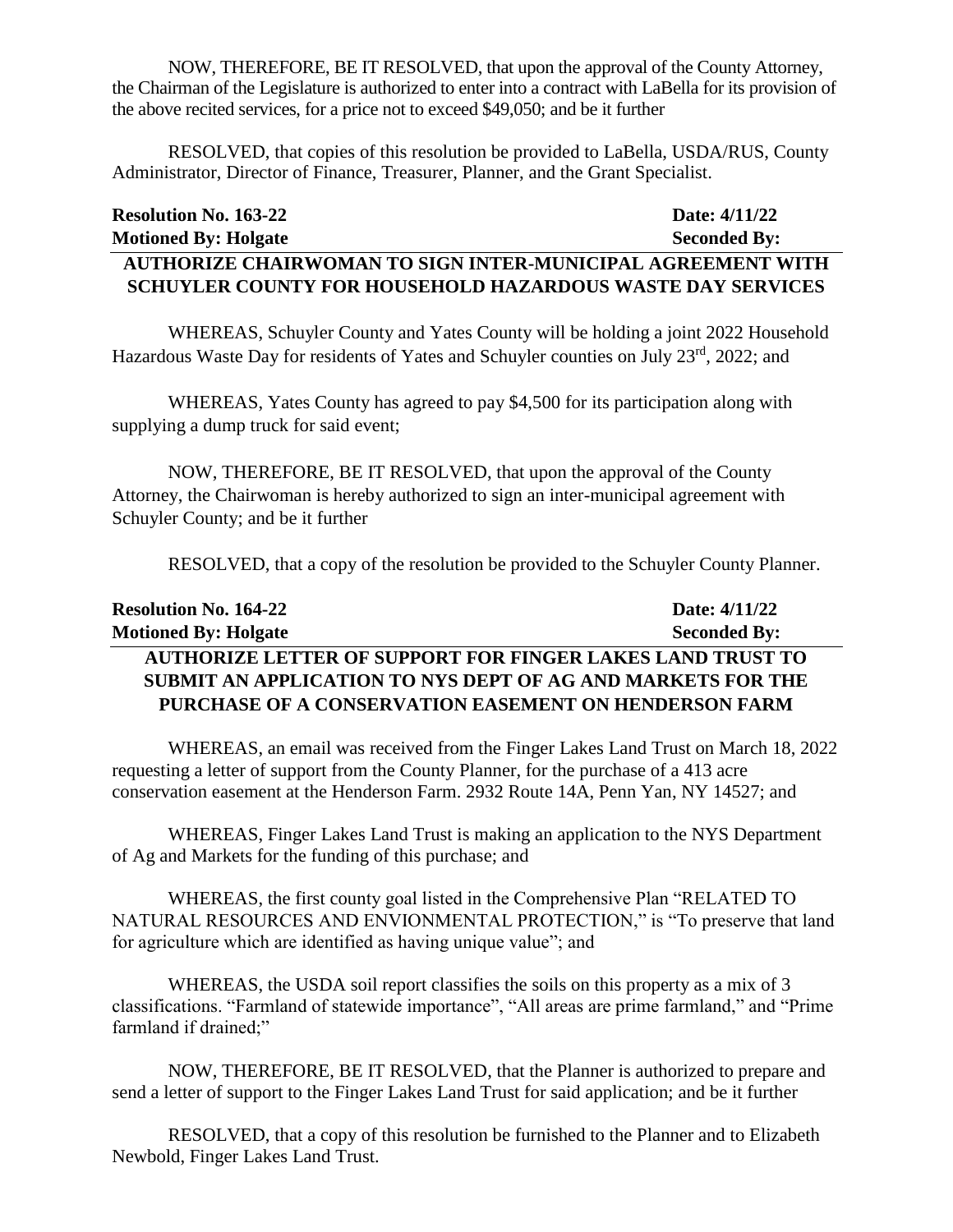### **AUTHORIZE YATES COUNTY TO SUBMIT AN APPLICATION TO THE OFFICE OF COMMUNITY RENEWAL FOR A COMMUNITY DEVELOPMENT BLOCK GRANT ON BEHALF OF YATES COUNTY**

WHEREAS, the Yates County Comprehensive Plan 2020, under "Support Stewardship Efforts:" specifically calls out the county to "support efforts to protect the watersheds of all lakes within its borders;" and

WHEREAS, properly functioning septic and well systems are critical for the health of our citizens, the health of our ecosystems, and the health of our economy; and

WHEREAS, it is the desire of Yates County to submit an application for the 2022 New York State Community Development Block Grant (CDBG) program and to get funding to replace well and septic systems for low and moderate income families; and

WHEREAS, the process for CDBG applications involves holding one public hearing prior to submission of any 2022 CDBG applications to provide residents with information about the CDBG program and to discuss community development needs and priorities; and

WHEREAS, residents are invited to attend the hearing to assist the County in defining community development priorities; and

WHEREAS, the date and time of said public hearing are to be named in the future;

NOW, THEREFORE, BE IT RESOLVED, that Yates County is hereby authorized to submit an application to the Department of Housing and Community Renewal for a Community Development Block Grant; and be it further

RESOLVED, that Yates County's Certifying Officer be hereby authorized to sign the application; and be it further

RESOLVED, that should said grant be awarded to Yates County, the County Treasurer is hereby authorized to deposit said grant in the appropriate line item in the Yates County Budget; and be it further

RESOLVED, that the Chairwoman of the Legislature is hereby authorized to sign all appropriate and necessary documents to implement said grant, subject to the approval of the Yates County Attorney; and be it further

RESOLVED, that a certified copy of this resolution shall be forwarded to the Executive Director of the Keuka Housing Council, Inc., 160 Main Street, Penn Yan, NY 14527.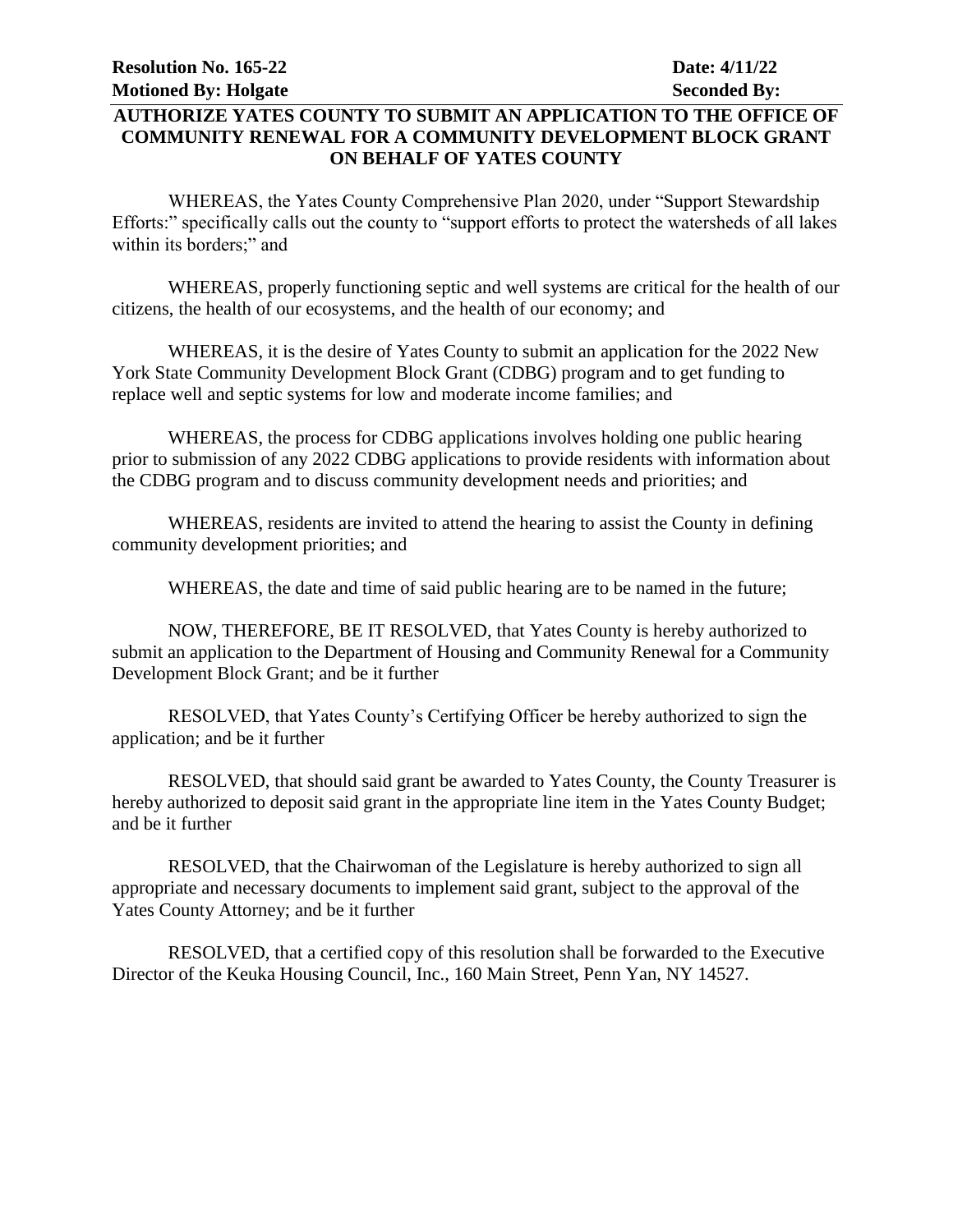#### **2022 BUDGET TRANSFERS**

WHEREAS, these funds are part of the 2022 budget;

NOW, THEREFORE, BE IT RESOLVED, that the following transfers be made as tabulated below:

| From:                | To:                            | Amount: |
|----------------------|--------------------------------|---------|
| A1430.54019 PER- EAP | A1430.51505 PER- Overtime      | 25.62   |
| A1430.54019 PER- EAP | $A1430.51661$ PER-Comp Time BO | 5.58    |

And be it further

RESOLVED, that copies of this resolution be provided to the Personnel Officer, the County Treasurer, the Director of Finance and the Budget Officer.

|                              | <b>DRADDLUTE IDDITIONLE OF LED LID</b> |                     |
|------------------------------|----------------------------------------|---------------------|
| <b>Motioned By: Holgate</b>  |                                        | <b>Seconded By:</b> |
| <b>Resolution No. 167-22</b> |                                        | Date: 4/11/22       |

### **APPROPRIATE ADDITIONAL STATE AID (SOCIAL SERVICES)**

WHEREAS, the Department of Social Services has received grant revenue along with corresponding expenditures; and

WHEREAS, these funds are not part of the 2022 budget;

NOW, THEREFORE, BE IT RESOLVED, that the following accounts be increased as tabulated below:

| Revenue:<br>A6010.44610 DSS- Social Service Admin | $\frac{\$}{2.597.00}$ |
|---------------------------------------------------|-----------------------|
| Appropriation<br>A6010.54027 DSS- Miscellaneous   | $\frac{\$}{2.597.00}$ |

And be it further

RESOLVED, that copies of this resolution be provided to the Commissioner of Social Services, the County Treasurer, the Finance Director and the Budget Officer.

| <b>Resolution No. 168-22</b>     | Date: 4/11/22       |
|----------------------------------|---------------------|
| <b>Motioned By: Holgate</b>      | <b>Seconded By:</b> |
| APPROPRIATE ADDITIONAL STATE AID |                     |
| (SOCIAL SERVICES)                |                     |

WHEREAS, the Department of Social Services has received grant revenue along with corresponding expenditures; and

WHEREAS, these funds are not part of the 2022 budget;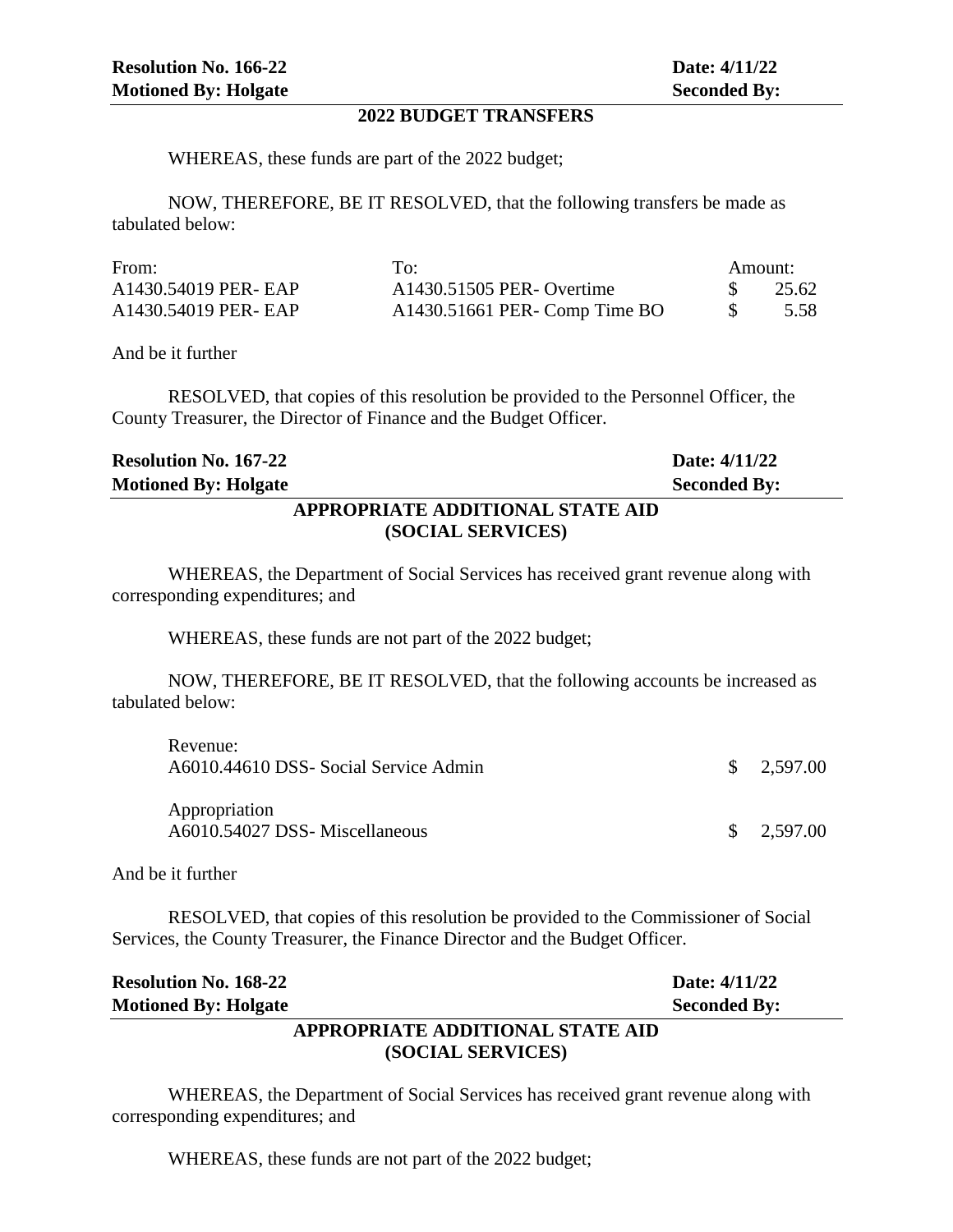NOW, THEREFORE, BE IT RESOLVED, that the following accounts be increased as tabulated below:

| Revenue:<br>A6010.44610 DSS- Social Service Admin   | \$14,700.00            |
|-----------------------------------------------------|------------------------|
| Appropriation<br>A6010.54305 DSS- Family Assistance | $\frac{\$}{14.700.00}$ |

And be it further

RESOLVED, that copies of this resolution be provided to the Commissioner of Social Services, the County Treasurer, the Finance Director and the Budget Officer.

| <b>Resolution No. 169-22</b>                                | Date: 4/11/22       |
|-------------------------------------------------------------|---------------------|
| <b>Motioned By: Holgate</b>                                 | <b>Seconded By:</b> |
| ACCEPT BID FOR THE PENN YAN AIRPORT EMERGENCY WEATHER GRANT |                     |
| <b>GENERATOR PURCHASE AND INSTALLATION</b>                  |                     |

WHEREAS, a specification was generated and bids were solicited for a standby (backup) generator set for the Penn Yan Airport Emergency Weather DOT Grant Project; and

WHEREAS, on March 23, 2022, bids for the airport generator purchase and installation (Penn Yan Airport Emergency Weather DOT Grant Project) were received, opened, read aloud and documented, as follows:

| <b>Description</b>                  | <b>Schuler-Haas</b><br><b>Electric Corp.</b> | <b>Baseline King</b> |
|-------------------------------------|----------------------------------------------|----------------------|
| Generator / Installation            | \$53,700                                     | \$56,000             |
| NG Line Installation Allowance      | \$6,000                                      | \$6,000              |
| <b>Total with NG Line Allowance</b> | \$59,700                                     | \$62,000             |
| Delivery (weeks)                    | 24                                           | 29                   |
| <b>Optional Extended Service</b>    | \$2000.00                                    | \$5,000.00           |
| Agreement (years $2-6$ )            |                                              |                      |
| Generator Set Manufacturer /        | Kohler                                       | Kohler               |
| Model                               | 38RCLC                                       | 38RCLC-Q50           |
| kW Rating                           | 38                                           | 38                   |

#### And;

WHEREAS, the apparent low quote is from Schuler-Haas Electrical Corporation of Painted Post, NY; and

WHEREAS, the County's project consultant, Passero Associates, has reviewed the bids and recommends accepting said bid from Schuler-Haas Electrical Corporation.

NOW, THEREFORE, BE IT RESOLVED, that the above Schuler-Haas Electrical Corporation bid is hereby accepted, contingent upon the execution of a written contract related thereto between the County and Schuler-Haas Electrical Corporation, and to this end, the Chairwoman of the Legislature, upon the approval of the NYS Department of Transportation